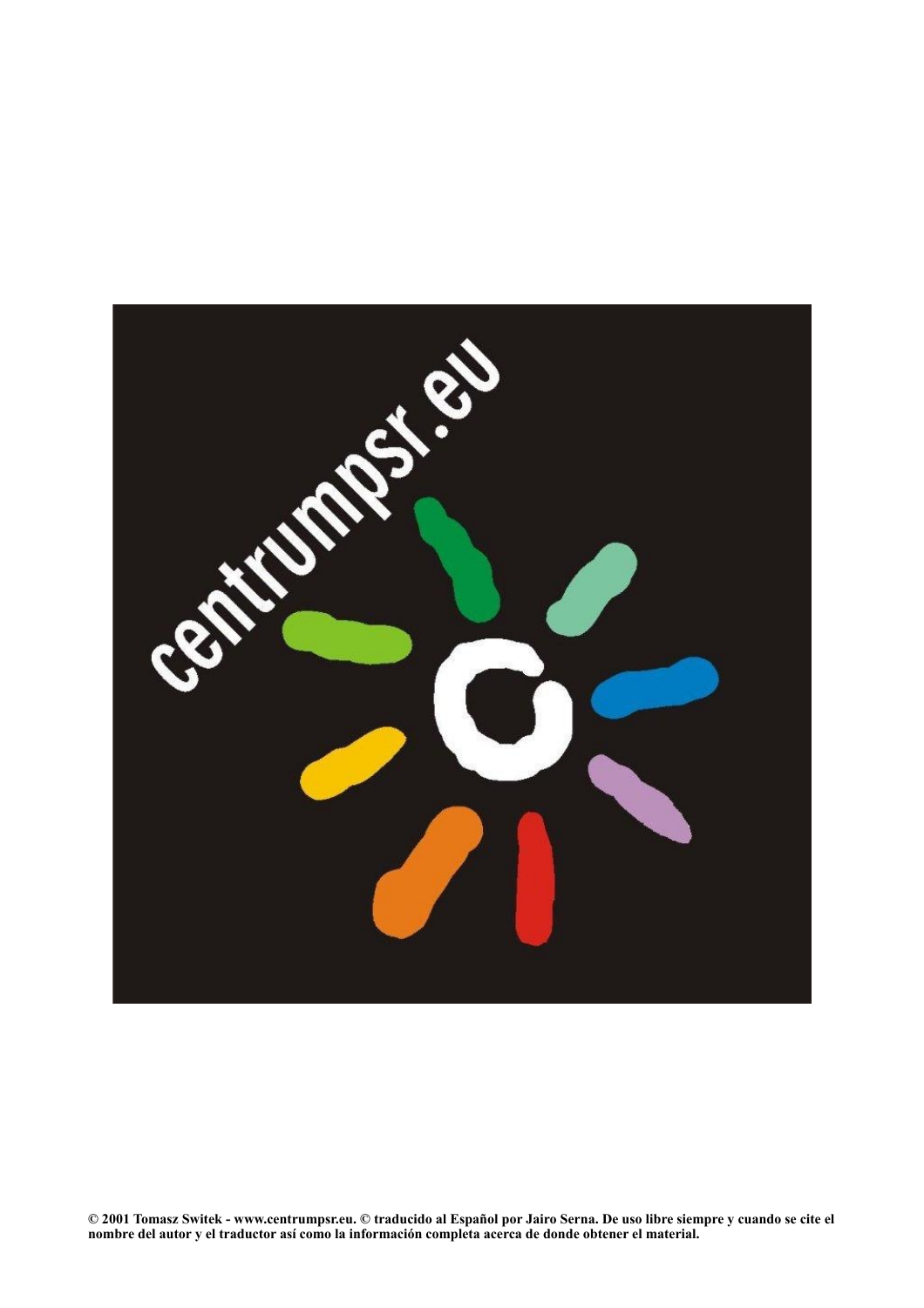#### *Warning! If you're an English language purist it will be better for you to run away from here immediately, it was not corrected by anyone who knows English!*

## **This is a very free translation of my article published in Poland for journal for CB therapists**

#### **"Deck of trumps" - one of the ways for being helpful to the clients in becoming as they want to be!**

In this article I'll present to you a procedure for working with clients, which is called "Deck of trumps". I'll describe it's structure, basic techniques, which are utilized, possibilities of applications, and it's effects which were noticed by the therapists and clients who used it during therapy process. This procedure is based on the experiences of many therapists, whose work was my inspiration, and refers to the principles of Solution Focused Brief Therapy developed at the Brief Therapy Family Center in Milwaukee (USA). Because so many therapist in so many settings found this "solution focused" tool as a very useful for them and for their clients, I decided to share with you with this structured procedure in the hope that it can encourage you to practice helping people in a way focused on their abilities, needs and resources. "Deck of trumps" is available in Polish, English, Dutch, Spanish, French language versions, soon should be other language versions. It's used by many therapists in the countries like Australia, Canada, Great Britain, Holland, Spain, Germany, USA and others.

## **Procedure's structure.**

"Deck of trumps" is divided into two stages - the first which is focused mainly on redescribing client's reality, and the second which is focused on planing, continuing and introducing some strategies and noticing how these acting's influence the client's present life.

A dozen or so formulas can be used by the therapist and client in this two stages.

#### The first stage:

The first step is to choose with the client one of the formulas from parts 1-13 based on his needs and preferences.

- part 1 Me as a parent
- part 2 Me as a spouse or life partner
- part 3 Ma as a worker
- part 4 Me developing my spiritual beliefs
- part 5 Me using my own free time constructively
- part 6 Me behaving in accordance with my own values
- part 7 Me coping with life's difficulties
- part 8 Me achieving successes
- part 9 Me as a woman/man
- part 10 Me showing a strong will, resisting temptations
- part 11 Me taking care of my health and body
- part 12 Me controlling my own behaviors and impulses
- part 13 Universal, for use according to the needs of client

The choices of the leading titles for the thematic parts of the Deck of Trumps (parts 1-12) were based on my experience working with people. I observed what and in what degree was important to them, what was needed, and what had received a high subjective value. Of course, the list is not a complete one; part 13, which is open, can accommodate your client**'**s specific needs. As you can easily noticed, particular parts of "Deck of trumps" are focused on the client's person in the perspective of some social roles or in the perspective of having some abilities.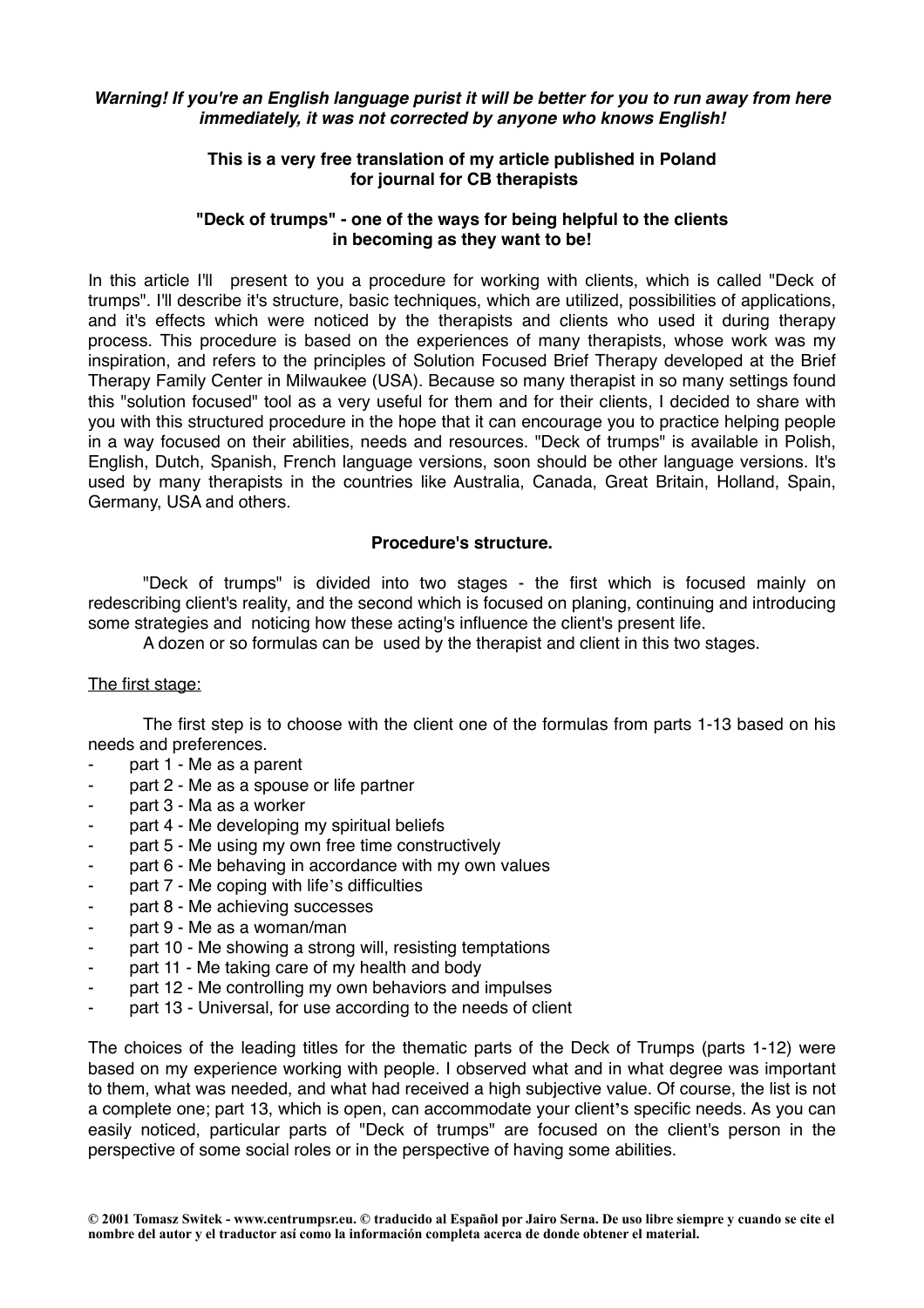The aim of the first stage is to help client to notice that, besides having deficits and faults, he is also the owner of some resources and possibilities, and to redefine in more useful way description of the client's self reality *(eusémie)* . <sup>1</sup>

After choosing one of the formulas, the client answers the questions included in the chosen formula. The client may do this alone or together with some helpful person, maybe with you as a therapist. The questions help the client to self analyze particular aspects of life and his functioning in each area, what cause in redescription of the client's reality. Particular questions in formulas lead the client to use his imagination and think about:

- (1) good and desired functioning in the specified area of life by creating the picture of the "preferred future" in the chosen area of life,
- (2) when and how he/she was able to behave in such a manner "exceptions",
- (3) what are his internal and external resources, and what other factors are helpful to him in functioning in desired way. Bringing these resources and possibilities to the light of day is made possible by analyzing personal experiences from the client's life in a constructive way. This makes it easier for the client to see and internalize resources, and to make more effective use of them in the preferred future. Eliciting, amplifying and reinforcing the person's resources is one very effective strategy in providing psychological help.
- (4) defining his/her present situation in chosen are of live by using homogenous numeric scales from 1 to 10.

After answering the questions, your client can make a decision whether to continue to work toward introducing some solutions in the specified area of life. If the answer is yes, together you go on to the second stage. If not, you may stay on the first stage and choose another formula, if the client expresses a need for continuing to work together or put formulas aside. In many cases helping clients in changing their way of perceiving one's reality, to realize what one do wants, what one can and is able to do, what is strong in oneself, what was and can be helpful is found as sufficient therapist input for some clients and they continue introducing next desired changes in unaided way, out of therapy.

## *The second stage:*

Parts "Deck of Trumps - Formula for Change - 1" and "Deck of Trumps - Formula for Change- 2" are adjusted for use with the chosen formula from thematic parts 1 to 13.

At this stage, the client is preparing to introduce some changes in her life, and to check out how those changes are suitable for her. What works? What is good to continue? Which strategies need to be changed? The aims of these two formulas are:

- (1) to help the client to plan the direction and the way of continuing and introducing changes on the basis of her personal experiences and abilities,
- (2) to maintain and introduce these changes,
- (3) to notice how these new strategies influence the client's present life,
- (4) to create context in which client is choosing what is and what is not good for him, what will and will not be continuing, what will be introduced.

We're talking here about changes which appear on the level of acting, doing things *(euheresis)* <sup>2</sup>.

At this stage clients by using "scaling" and "self-observation":

- define what in chosen area of life is working out in sufficient way, with what they can be satisfied with,
- remind the times, when it was better than now, and look for these elements, which helped them to make that moments to be better,
- on the basis of own experiences, achieved knowledge, using experiences of the other members of the group, "support team", important persons, or therapist they plan "small steps" to introduce in the near future in own life,

Eusémie - greek: *eu -* well, good; *seme -* sign, meaning. <sup>1</sup>

Euhérésis - greek: *eu -* well, good; *haeresis -* choice. <sup>2</sup>

**<sup>© 2001</sup> Tomasz Switek - [www.centrumpsr.eu](http://www.centrumpsr.eu). © traducido al Español por Jairo Serna. De uso libre siempre y cuando se cite el nombre del autor y el traductor así como la información completa acerca de donde obtener el material.**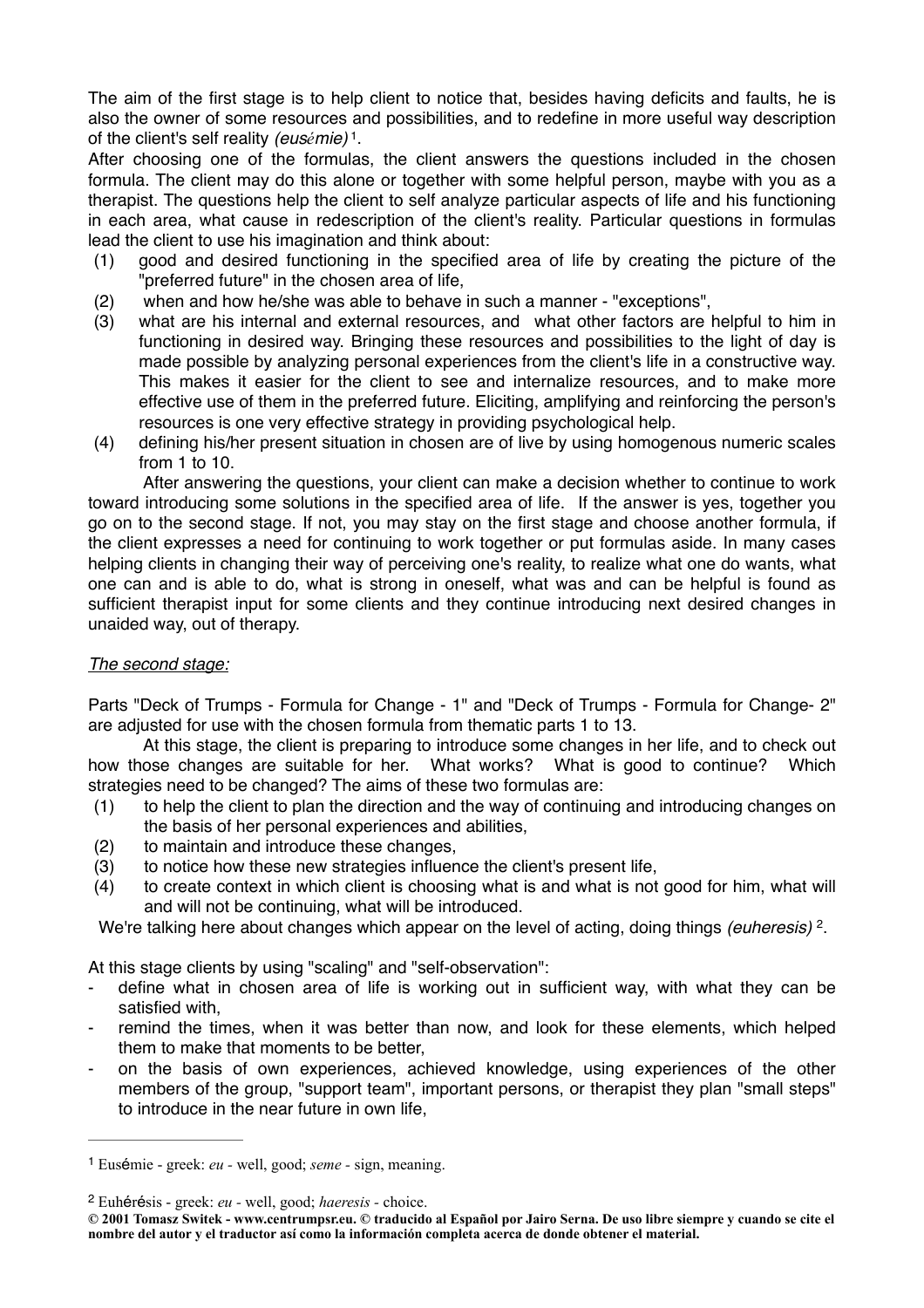- observe to what degree introducing strategies of behaving influenced their lives, self, environment,
- took decisions what is working out in sufficient way and what is worth to continue, and what is not working out in sufficient way and what must be changed, introduced to work out in more sufficient way.

When working with "Deck of trumps" client and therapist are using following techniques:

- creating the picture of the "preferred future" near and a long time ahead,
- looking for and identifying "exceptions" when there was not a problem, or a problem was less intensive, or better say when there was a full solution working out or at least solution was created and utilized to some degree,
- complimenting.
- scaling,
- self-observation,
- doing choices.

By using above techniques changes occurs on the level of the redescription of the client's reality *(eusémie)* and on the level of client's acting *(euhérésis).*

When reading the questions and giving the answers, you will notice that they refer to the client's experiences from the past and present that are positive and constructive. These experiences are used as a basis to build on and to introduce further steps in the process of creating solutions. When using these formulas (in the first and second stage) with your client, it is recommended that you try to elicit as many details as possible from her internal and external life at the times when she functioned in a better way. You also need to avoid the danger of getting in and analyzing the nature and the causes of the client's problems. (That would be another game, maybe the **"**Deck of Low Cards**"**!) Instead, keep your focus and concentrate on what worked out in the past, what is working out now, and what can work out in the future.

The presented procedure needs to be treated in a very elastic way so as to adjust to each individual client's needs and goals. It's good to remember that every time you offer this procedure to the client, it is only a proposition. Letting your client make the decision about the eventual use of this procedure will let you keep the responsibility for change on the right side.

Furthermore it's very recommended to remember that introducing changes must be done with respect to the clients ability and readiness to do new things which leads to change of his/her reality. Process of keeping change in the frame of individual clients acceptance will allow him/her to keep proper level of safety and to get orientation. With such a flexibility and working "slower than clients" therapist will be able to create situation in which subjective feeling of continuity between past, present and future is supported in the process of introducing changes *(transcontinuite)*<sup>3</sup>.

Transcontinuite - the concept of *transcontinuite* is described by Luc Isebaert and Marie Cristine Cabie in theirs book 3 "Pour une therapie breve"

**<sup>© 2001</sup> Tomasz Switek - [www.centrumpsr.eu](http://www.centrumpsr.eu). © traducido al Español por Jairo Serna. De uso libre siempre y cuando se cite el nombre del autor y el traductor así como la información completa acerca de donde obtener el material.**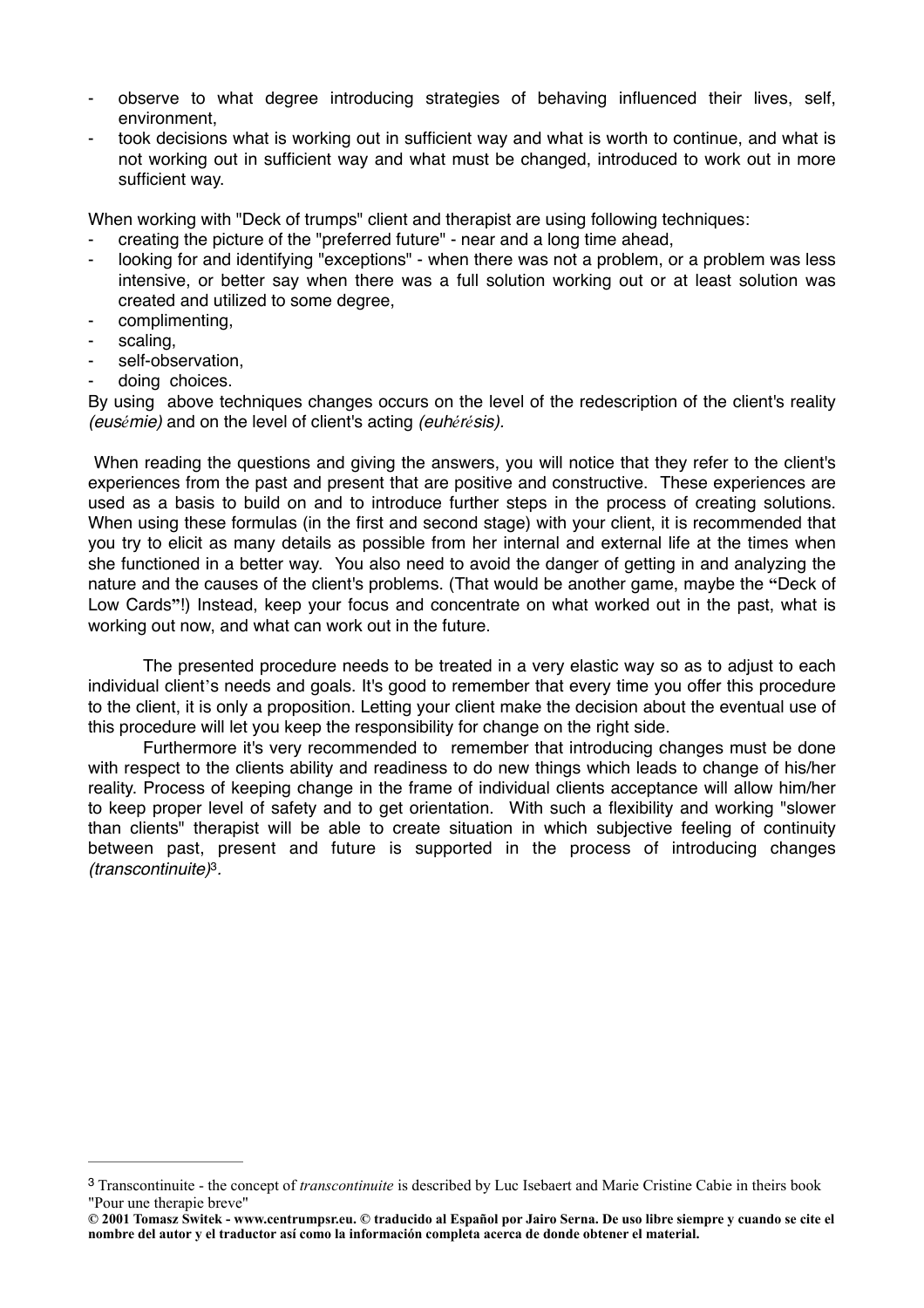# **Possibilities of application.**

To make my knowledge about possibilities of application Deck of trumps more objective I asked other therapist who used that procedure, about their experiences and ideas, particularly about ways of application and effects. Below I quoted conclusions, I received as an answer on my request.

- 1. Deck of trumps were used in a very wide area of providing psychological help to people who need it. Mainly were mentioned following settings: mental health problems, chemical addictions, family violence, family and couple disfunctions, social disability problems, parenting problems, children and adolescent disabilities.
- 2. Procedure was also used as a tool in the process of teaching and supervising other professionals in the area of helping people.
- 3. It was used with adults, adolescents, and after providing some changes in the outlook and content with children.
- 4. At the group settings it was applied either as one of the propositions, or as main scenario.
- 5. Within individual therapy clients were working with particular formulas independently, coming to the sessions with filling once, or therapist helped client to answer questions during the session, or formula was used as a framework for conducting "solution focused" session with clients.
- 6. Depending on using "ground-basic" approach by therapist "Deck of trumps" was offered to the clients as a way to broaden provided so far therapeutic program, or was used as a way of reinforcing process of solution focused therapy.
- 7. CB therapist used elements of procedure in preparing "experts" programs of therapy for clients.
- 8. Depending on clients needs and therapist readiness Deck of trumps was used in different moments of the process of therapy. From the very beginning moments, up to work with people who are at the end of the process or within "aftercare" programs.
- 9. It was applied at residential and ambulatory health care programs, in public and private institutions, at social care systems, at juvenile systems, school settings.

I think that this procedure were used with so many issues, because it's aimed at what the client wants to achieve from therapy and what he or she wants to improve. It keeps the focus on creating and introducing possible solutions instead of focusing on the nature of the problem  $-$  a basic idea for Solution Focused Therapists.

## **Advantages/Effects.**

Laying on the experiences of those professionals who used Deck of trumps two kinds of advantages has emerged. First connected with the advantages and effects refered to the clients, second with those perceived by therapist themselves.

- Client's advantages/effects generally:
- arowing feeling of self-esteem.
- changes in self perspective, from seeing oneself as "not able, not capable" into person who "is able, can do". Of course, person who is not able and can do everything, but so often apparently able to do a lot of desired things,
- greater readiness to talk about problems, and to change problematic behaviors,
- increasing amount and quality of constructive behaviors,
- reinforcement of the feeling of having impact on one's life,
- strengthening hope connected with therapy,
- developing abilities in creating and introducing desired strategies,
- improving quality of the relationship with other people,
- better preventing of relapses,
- shortening periods of the relapse's duration and it's intensity,
- higher motivation to participate in therapy programs.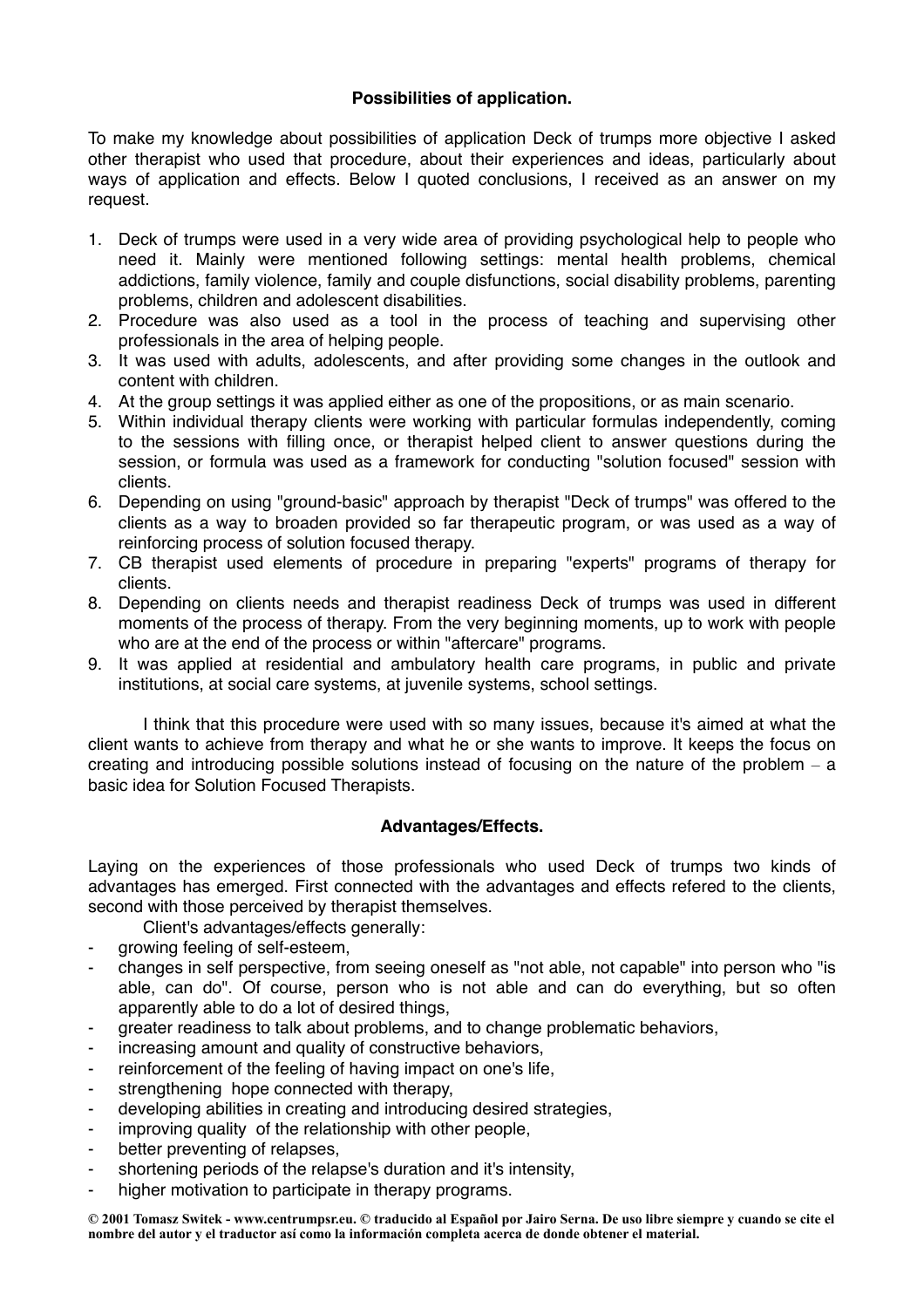Client's advantages/effects in SFT process:

- after preparing formula easier finding answers on SF questions,
- faster specifying goals, exceptions, resources,
- maintaining SF perspective between sessions.

Therapist's advantages/effects:

- decreasing level of the client's resistance in the therapy process,
- increasing possibilities of the cooperation with clients,
- higher subjective feeling of self efficacy,
- strengthening of the therapist engagement in the workplace.
- broadening of the therapist perspective of the new possibilities and solutions,
- changing of the self attitude toward clients, much more friendly and optimistic, particularly toward so called "difficult clients",
- making easier to conduct SF sessions and to keep focus on solutions instead of problems.

Above advantages and effects were quoted by many therapist, many of them were not solution focused ones. Most of this quotations are very common for people who were trying to use even to some degree SFBT. So I can say it's not advantage of using Deck of trumps, but that using Deck of trumps is useful for many to work on the basis of SFBT's principles. And in such a perspective it's a helpful tool to straighten or introduce SFBT's techniques into ones therapeutic practice, and for clients to help them find effective way to achieve their goals and meet their needs in a save and respectful way.

*Tomasz Świtek*

Bibliography:

- 1. L. Isebeart, M-C. Cabié, Pour une thérapie brève, Edition Erès,1997.
- 2. Linda Metcalf , Solution Focused Group Therapy, The Free Press, 1998.
- 3. I.K. Berg, S.D. Miller, Working With the Problem Drinker, Norton,1992.
- 4. I.K. Berg, N.H. Reuss, Solutions Step by Step, Norton,1997.

Tomasz Switek – MA of social prevention and rehabilitation, certified specialist of dependency psychotherapy, recommended group trainer by the Polish Psychological Association, solution focused therapist. Cooperate with the Institute of the Health Psychology of PPA in Warsaw as a trainer and lecturer. Has got private practice in Inowroclaw, doing therapy, trainings and workshops.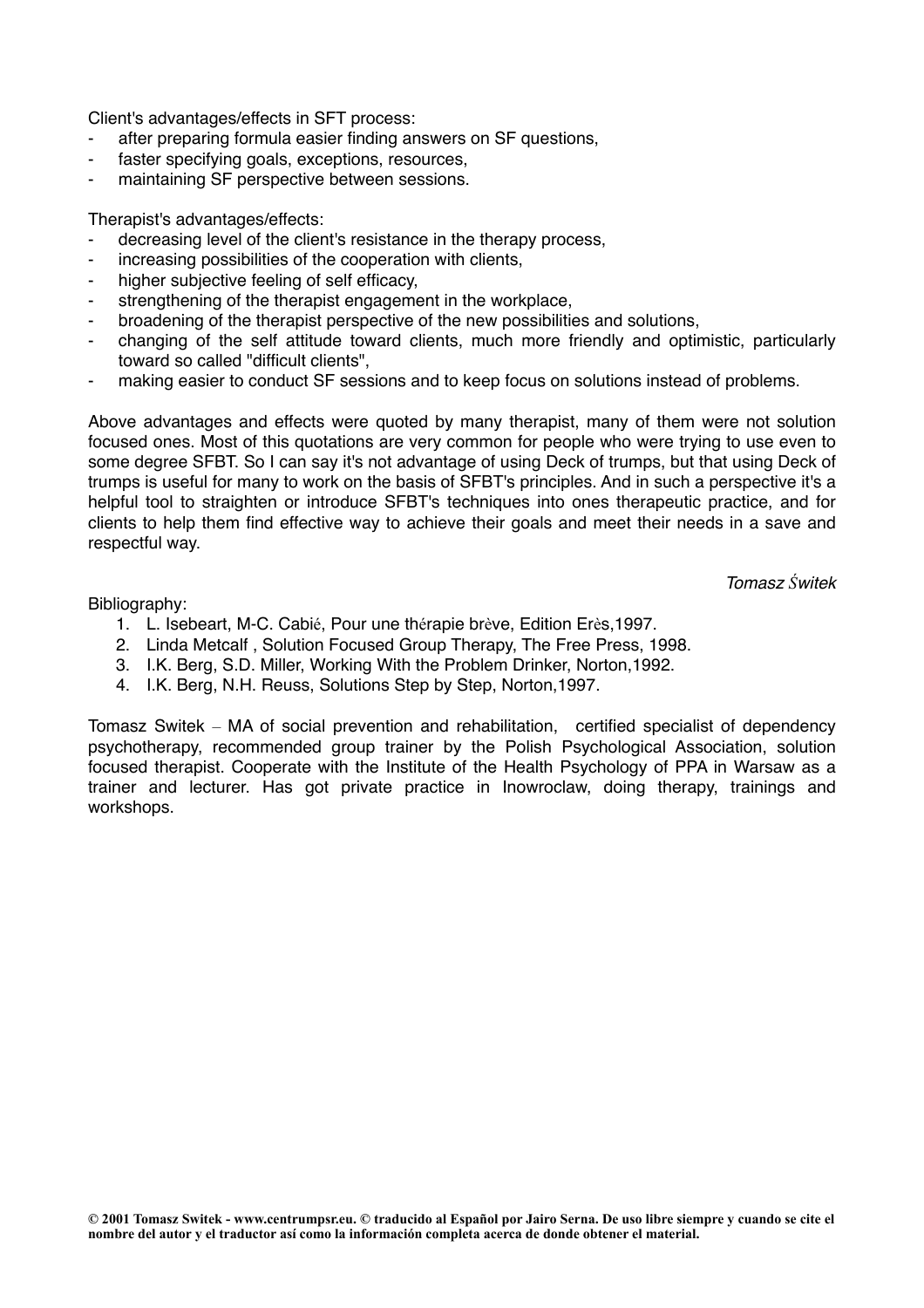## *"Baraja de Triunfos" - Introducción por Tomasz Switek Traducción de Jairo Serna, MPA,MSW*

## *Queridos Colegas y profesionales en el área de servicio a la gente:*

*Tengo el privilegio de presentarles un procedimiento para trabajar con pacientes/ clientes el cual también, yo tengo la firme convicción, puede llegar a ser una herramienta de trabajo eficaz. El procedimiento está basado en la experiencia de muchos terapeutas en los cuales mi trabajo se ha inspirado y se enmarca en los principios de la "Terapia Breve Enfocada en las Soluciones," tal como fueron desarrollados en el "Brief Therapy Family Center" en Milwaukee (USA)*

*Ya que nuestro trabajo ( como Terapeutas Enfocados en Soluciones) es útil para los clientes de una manera inequívoca, he decidido compartir con ustedes este procedimiento estructurado con la esperanza de que aliente su practica de ayudar a la gente de una manera enfocada en sus habilidades, necesidades y recursos.*

*Estoy convencido de que mi procedimiento puede ser usado con varias clases de problemas diferentes. Esta destinado a lo que el cliente quiere lograr en la terapia y en lo que el o ella quieren mejorar. El foco se mantiene en crear y proponer soluciones en vez de enfocarse en la naturaleza del problema, una idea que es básica para los Terapeutas que trabajamos en el marco del Enfoque en las Soluciones.*

*He escogido los títulos para la parte temática de la Baraja de Triunfos (Partes 1-12) con base en mi experiencia trabajando con la gente. He observado qué asuntos son importantes para ellos y en qué grado; que se necesita y qué ha recibido un alto valor sujetivo. Por supuesto esta no es una lista completa; la parte 13, que es genérica, puede acomodar las necesidades especificas de sus clientes.*

*Algo así como una docena de fórmulas se presentan aquí y pueden ser utilizadas por el terapeuta y el cliente en dos pasos.*

#### *Primer paso:*

*El primer paso consiste en escoger con el cliente una de las fórmulas de entre las partes 1-13 de acuerdo a las necesidades y preferencias de éste. Después de esto el cliente responde las preguntas incluidas en la fórmula escogida. El cliente hace esto solo o con la ayuda de una persona que le colabore. Las preguntas ayudan al cliente a auto analizar aspectos particulares de su vida y como esta funcionando en cada área.*

*Las preguntas llevan el cliente a usar su imaginación acerca de: (1) un funcionamiento adecuado y deseado en esa área especifica de su vida, (2) cuando y cómo él tuvo comportamientos similares, (3) cuales son sus recursos internos y externos y (4) que otros factores pueden ayudarle a funcionar de esa manera.*

*Después de responder las preguntas, su cliente puede decidir si quiere continuar trabajando en la búsqueda de nuevas soluciones en esa área de su vida. Si la respuesta es sí, juntos, con el terapeuta, van al Segundo paso. Si no, se puede permanecer en el primer paso y escoger otra fórmula siempre que el cliente exprese la necesidad de continuar el trabajo juntos.* 

*La meta del primer paso es ayudar al cliente a notar que, a pesar de estar experimentando deficiencias y fallas, el también posee algunos recursos. El traer estos recursos a la luz del día se hace posible mediante un análisis constructivo de las experiencias personales en la vida del cliente. Esto a su vez hace más fácil que el cliente vea e internalice recursos y haga un uso más efectivo de ellos en el futuro deseado. Extraer, amplificar y reforzar los recursos de la persona es una estrategia muy efectiva de brindar ayuda psicológica.*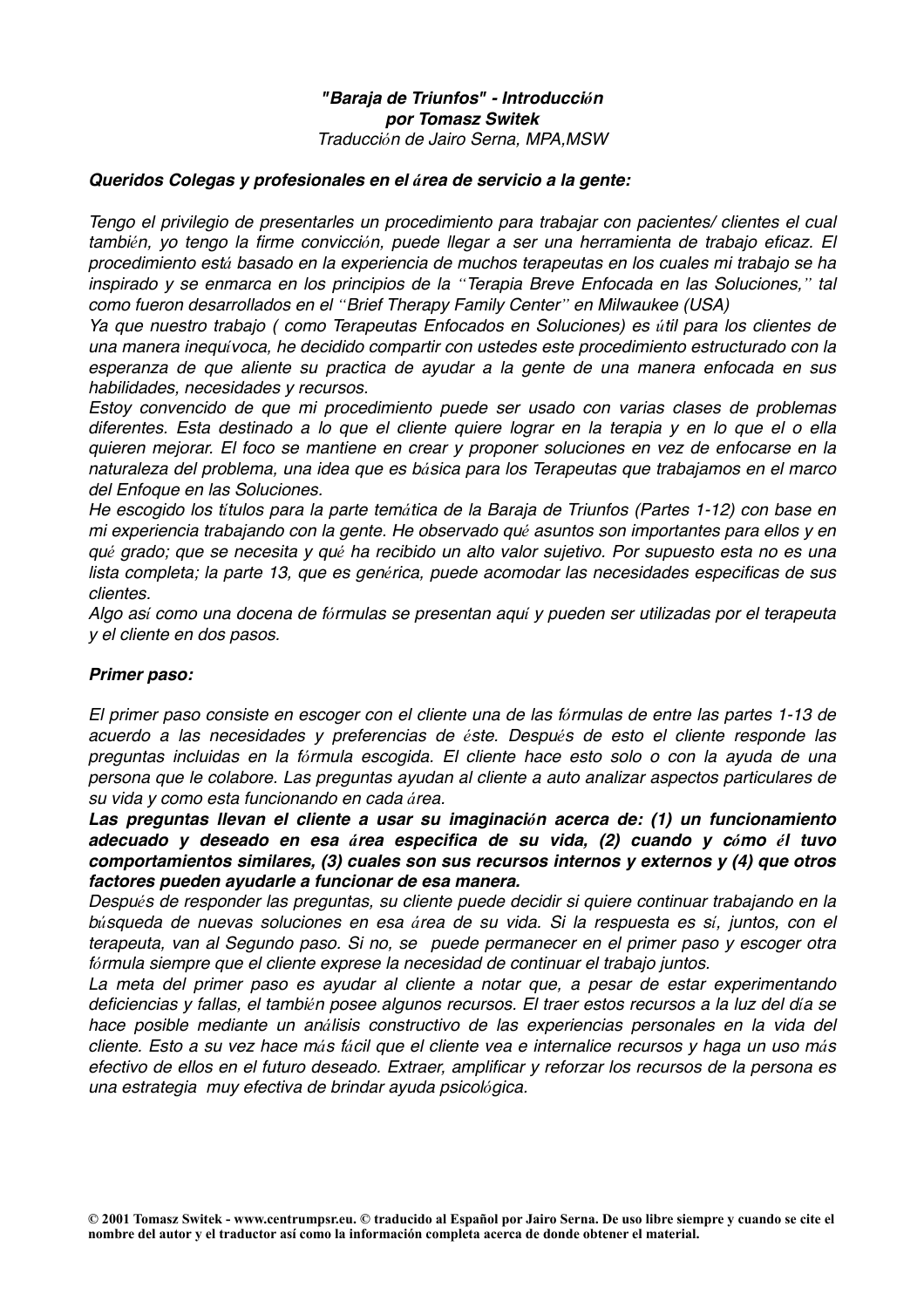|                                                                                                                                                                                                                                                                                                                                 | Una Baraja de Triunfos:                                                                                                                                                                                                                                                                                                                                                         |
|---------------------------------------------------------------------------------------------------------------------------------------------------------------------------------------------------------------------------------------------------------------------------------------------------------------------------------|---------------------------------------------------------------------------------------------------------------------------------------------------------------------------------------------------------------------------------------------------------------------------------------------------------------------------------------------------------------------------------|
| parte 1 - Yo como padre/ madre de familia<br>parte 2 - Yo como esposo o pareja<br>parte 3 - Yo como trabajador<br>parte 4 – Yo creyendo en Dios<br>parte 5 - Yo usando mi tiempo libre<br><i>constructivamente</i><br>parte 6 – Yo actuando de acuerdo a mis<br>valores<br>parte 7 - Yo lidiando las dificultades de la<br>vida | <i>parte 8 - Yo teniendo éxito</i><br>$\bullet$<br>parte 9 - Yo como mujer / hombre<br>parte 10 - Yo con fuerza de voluntad,<br>resistiendo tentaciones<br>parte 11 - Yo cuidando mi cuerpo y mi<br>$\bullet$<br>salud<br>parte 12 - Yo controlando mi<br>comportamiento y mis impulsos<br>parte 13 - Genérico, para usar de acuerdo<br>$\bullet$<br>a la necesidad del cliente |

# *Segundo Paso:*

*Las secciones de la "Baraja de Triunfos-Fórmula para el Cambio-1" y "Baraja de Triunfos-Fórmula para el Cambio-2" están diseñadas para usar con el tema escogido de las secciones 1 a 13.*

*En este paso el cliente se esta preparando para introducir algunos cambios en su vida, y se está dando cuenta como estos cambios son apropiados para él o ella. ¿Que le es útil ¿Qué cosas buenas deben continuar? ¿Qué estrategia necesita cambiar? El propósito de estas dos fórmulas es: (1) Ayudarle al cliente a planear la dirección y la forma de hacer cambios con base en sus experiencias personales y en su sus habilidades, y (2) Observar como estas nuevas estrategias influencian la vida actual del cliente.*

*Al leer las preguntas, observará que se refieren a las experiencias del cliente, del pasado y del presente, que son positivas y constructivas. Estas experiencias son usadas como una base para crear y utilizar peldaños posteriores en el proceso de crear soluciones.*

*Cuando use estas fórmulas con su cliente, se recomienda que usted trate de obtener tantos detalle como sea posible tanto de su vida interior como de la exterior en un tiempo en que él funcionaba mejor. Es necesario evitar el riesgo de enredarse con los detalles y ponerse a analizar la naturaleza y causa de los problemas del cliente. (Esto podría ser material para otro juego, talvez la "Baraja de Cartas Malas") Mas bien mantenga el foco y concéntrese en lo que ha sido útil en el pasado, lo que es útil ahora y lo que pudiera ser útil en el futuro!*

*Este procedimiento necesita ser tratado con mucha flexibilidad para poder ajustarlo a las necesidades y metas propias de cada cliente. Vale la pena recordar que cada vez que usted le presenta este procedimiento al cliente, este lo de be ver como solo de una propuesta. Dejando que el cliente decida si eventualmente usa este procedimiento le permitirá a usted mantener la responsabilidad por el cambio donde corresponde.* 

*Este material se puede usar con individuos o con grupos.*

*Está hecho para ser utilizado y copiado sin ningún cargo por parte de profesionales en las profesiones de ayuda a la gente. ¡Le agradecería que compartiera conmigo sus reflexiones sobre su experiencia usando esta herramienta!*

> **¡Con mis mejores deseos por un trabajo efectivo!** *Tomasz Switek*

**Pronto estará disponible en el sitio del Internet:** <http://centrumpsr.eu/> **Puede pedir versión en Microsoft Word por e-mail:** [tomaszswitek@centrumpsr.eu](mailto:tomaszswitek@centrumpsr.eu?subject=) *"Baraja de Triunfos" – PARTE 1ª*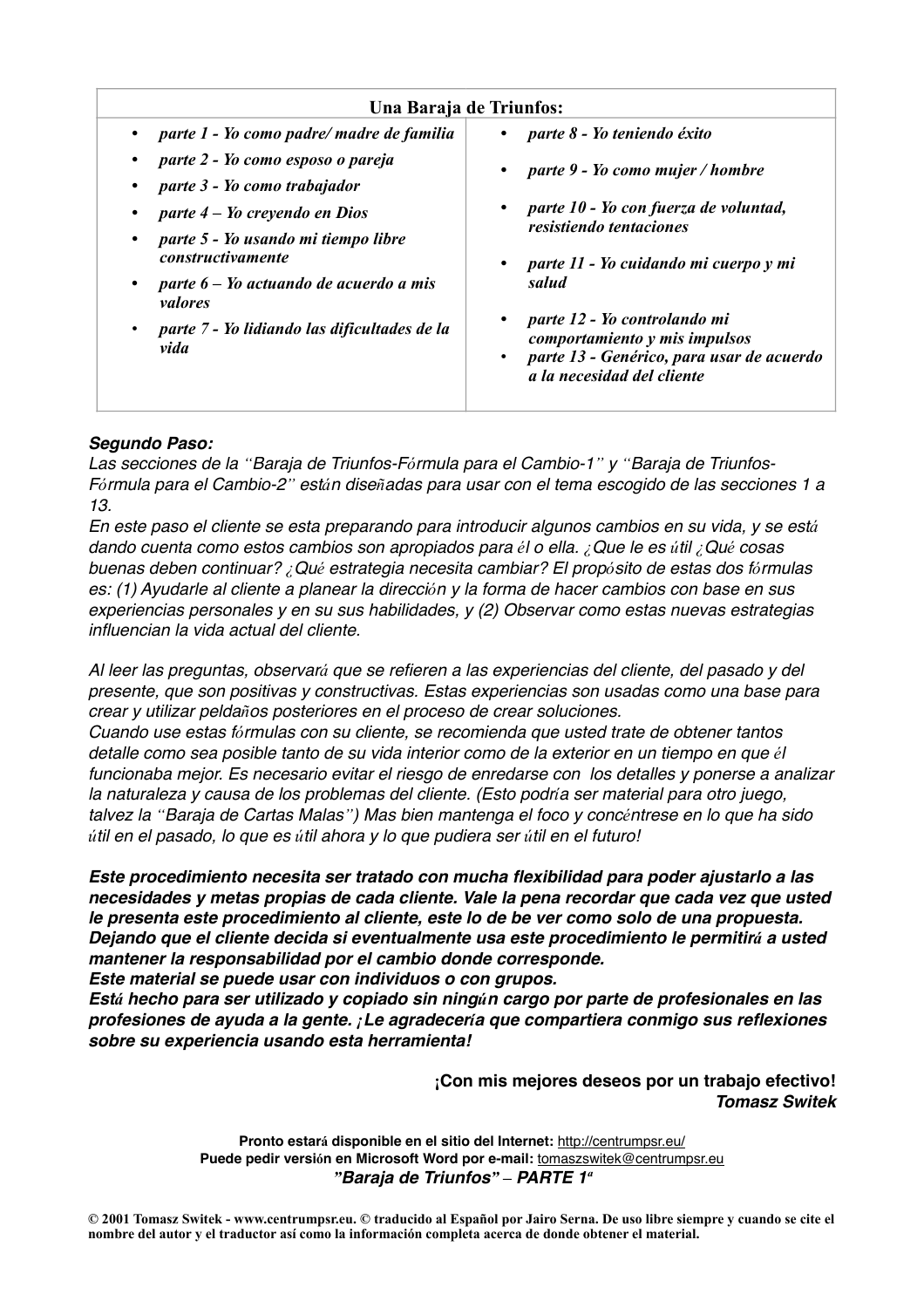# Yo como Padre / Madre de Familia

Ahora piense acerca de una época cuando estaba satisfecho con la forma como actuaba de padre de familia. Además, cuando sus hijos también estaban contentos con la forma en que usted actuaba como padre de familia. Por supuesto nadie es perfecto. Pero si usted quiere oír a sus hijos, decir En10 a 20 años que ellos estaban contentos con usted como padre, puede completar la forma que se encuentra mas adelante sobre la base de su experiencia personal, averiguando y definiendo lo que significa llegar a ser un mejor padre de familia.

1. ¿Qué clase de comportamiento muestran que usted esta actuando como un buen Padre de Familia? Dé un ejemplo de su comportamiento.

2. Describa varias situaciones cuando, aunque sea en cierta medida, se comportó de una manera caracterizada por la descripción anterior. ¿Cuándo usted se comportó como un buen padre de familia?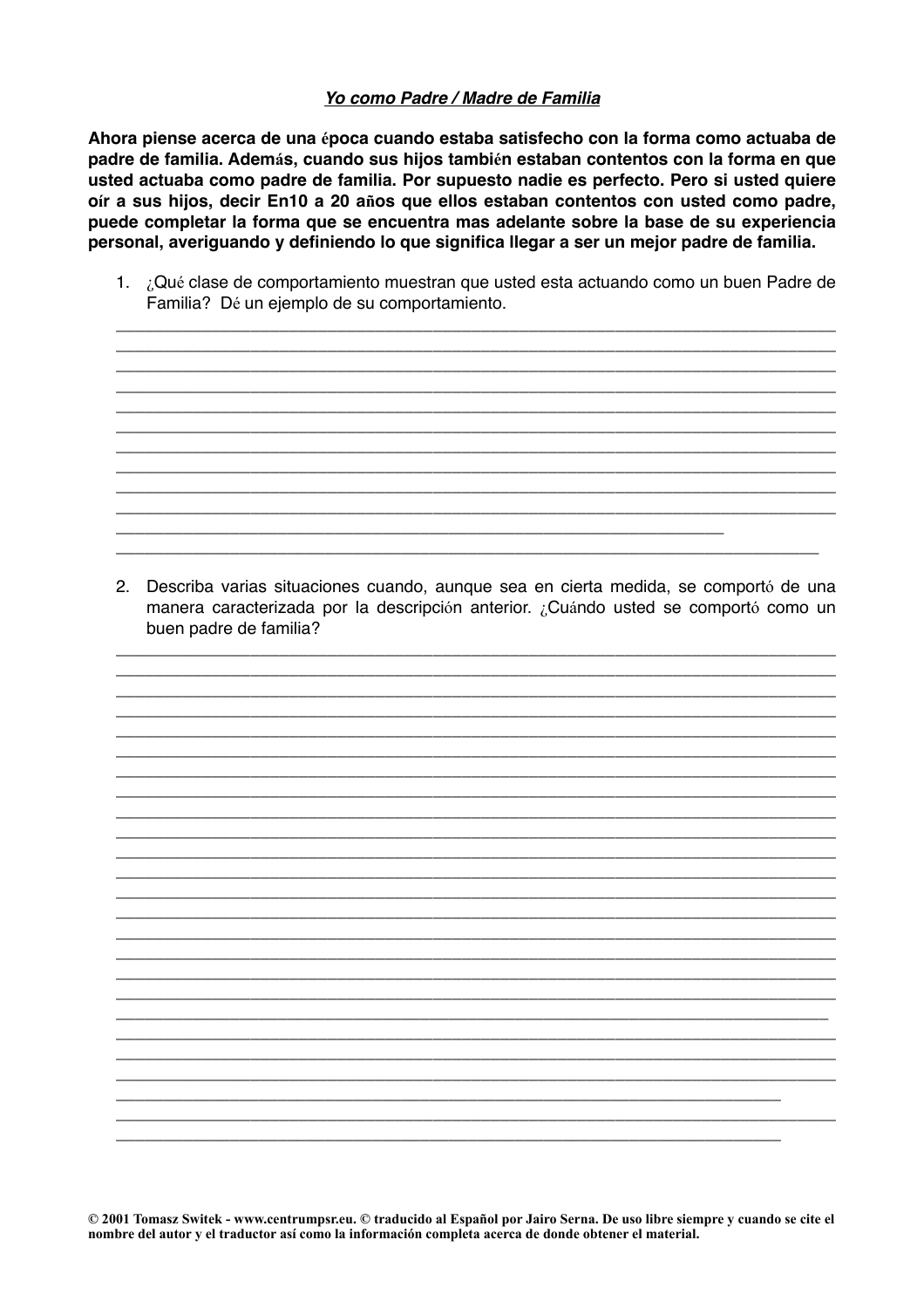3. Con base en los ejemplos anteriores y otros que se le ocurran, trate de completar la tabla siguiente. ¿Que ha aprendido acerca de lo que puede hacer? ¿Qué habilidades y características de personalidad usted tiene que le son útiles cuando actúa como un Buen padre de Familia? Si fuera necesario pídale a alguien que le ayude a completar la tabla.

| ¿Qué hice? | ¿Qué habilidades demostré<br>en esa situación? | ¿Qué características de mi<br>personalidad se hicieron<br>evidentes? |
|------------|------------------------------------------------|----------------------------------------------------------------------|
|            |                                                |                                                                      |
|            |                                                |                                                                      |
|            |                                                |                                                                      |
|            |                                                |                                                                      |
|            |                                                |                                                                      |
|            |                                                |                                                                      |

# 4. ¿Que fue útil y le sirvió para actuar de esa manera?

| En usted | Fuera de usted |
|----------|----------------|
|          |                |
|          |                |
|          |                |
|          |                |
|          |                |
|          |                |
|          |                |
|          |                |

5. En una escala de 1 a 10 donde 1 quiere decir "al presente muy raramente actúo como un Buen Padre de familia" y 10 significa "al presente con mucha frecuencia me comporto como un Buen Padre de Familia", estime su nivel presente en esta área de su vida.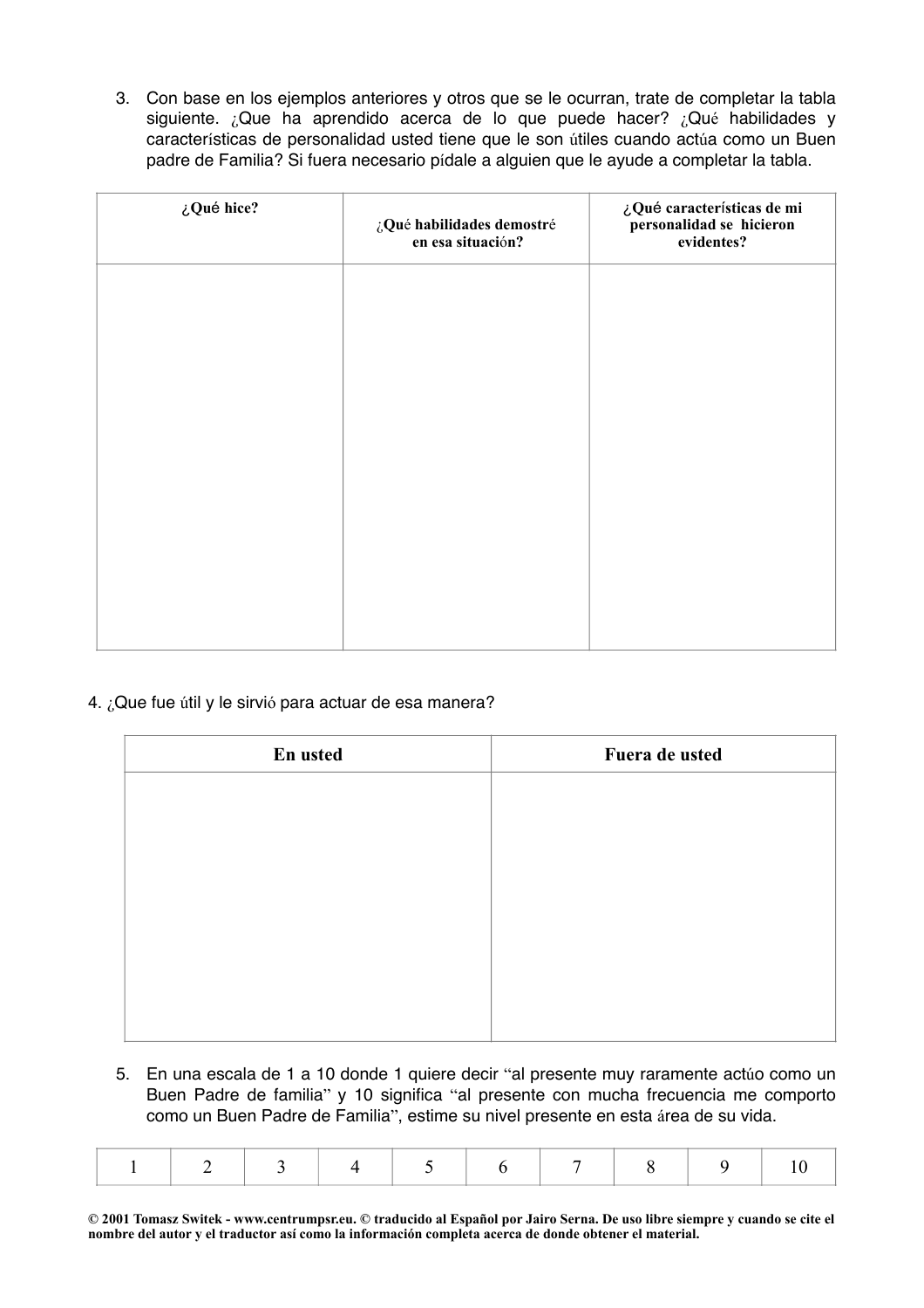## "Baraja de Triunfos" - PARTE 2<sup>a</sup>

#### Yo como Esposo o Pareja

Ahora piense acerca de una época de su vida cuando estaba satisfecho con la forma como usted se comportaba como Esposo o Pareja. Cuando usted vió, oyó, observó que su Esposo o Pareja estaba contento con la manera como usted se comportaba, con su actitud hacia él o ella. Toda relación tiene sus subidas y bajadas. Le invitamos a considerar cual de sus comportamientos y actitudes ayudan a hacer su relación más satisfactorio para ambos.

1. ¿Qué clase de acciones suyas demuestra que usted está actuando como un buen Esposo o Pareja? Dé un ejemplo de su comportamiento.

2. Describa varias situaciones cuando, aunque sea en cierta medida se comportó de una manera caracterizada por la descripción anterior. Cuando ustedes ambos estaban satisfechos con la relación.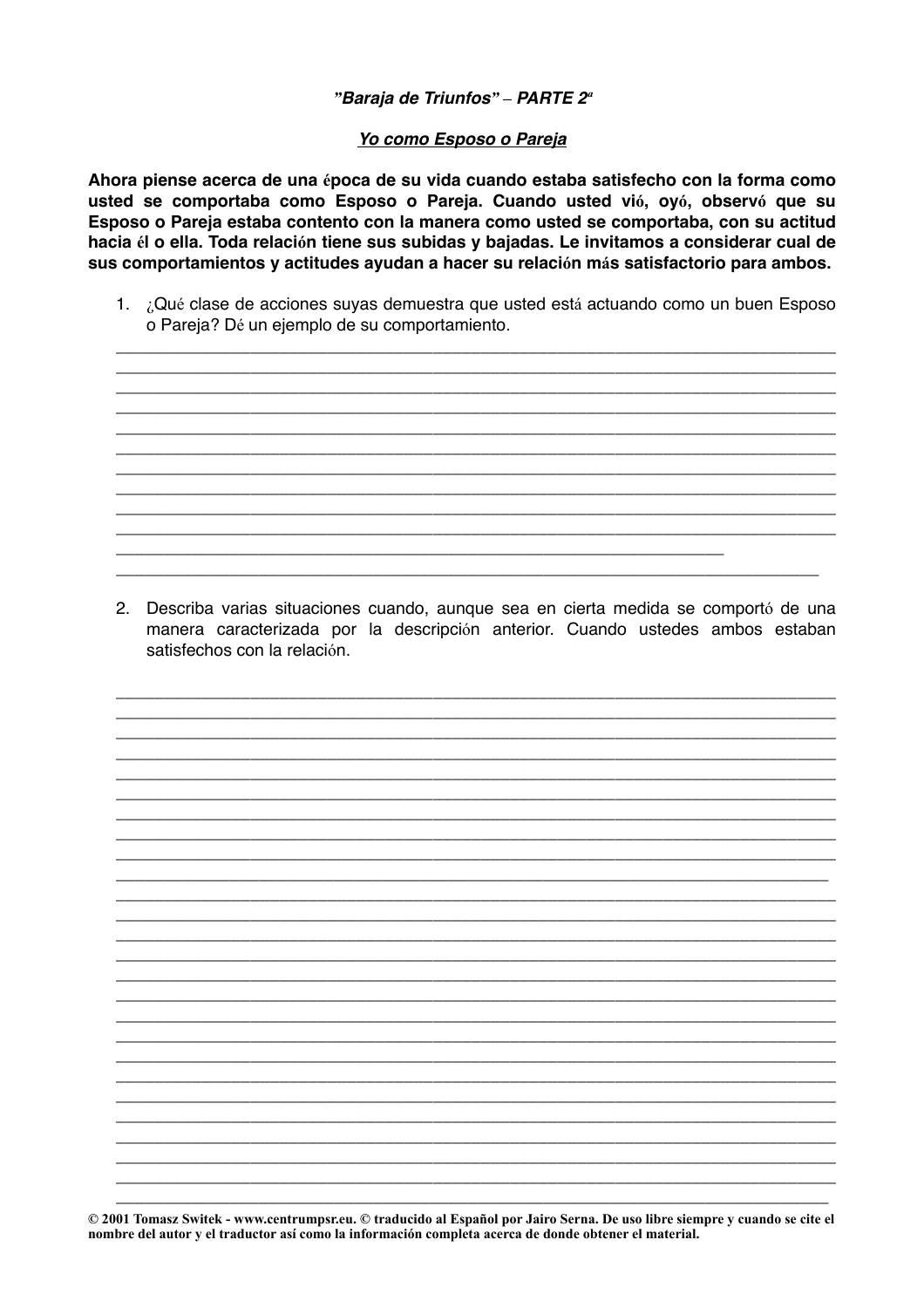3. Con base en los ejemplos anteriores y otros que se le ocurran, trate de completar la tabla siguiente. ¿Que ha aprendido acerca de lo que puede hacer? ¿Qué características de personalidad usted tiene que le son útiles cuando actúa como un Buen Esposo o Pareja? Si fuera necesario pídale a alguien que le ayude a completar la tabla.

| ¿Qué hice? | $\mathop{\downarrow}\nolimits$ Qué habilidades demostré<br>en esa situación? | ¿Qué características de mi<br>personalidad se hicieron<br>evidentes? |
|------------|------------------------------------------------------------------------------|----------------------------------------------------------------------|
|            |                                                                              |                                                                      |
|            |                                                                              |                                                                      |
|            |                                                                              |                                                                      |
|            |                                                                              |                                                                      |
|            |                                                                              |                                                                      |
|            |                                                                              |                                                                      |
|            |                                                                              |                                                                      |

4. ¿Que fue útil y le sirvió para actuar de esa manera?

| En usted | Fuera de usted |
|----------|----------------|
|          |                |
|          |                |
|          |                |
|          |                |
|          |                |
|          |                |
|          |                |
|          |                |

5. En una escala de 1 a 10 donde 1 quiere decir "al presente muy raramente actúo como un Buen Esposo o Pareja" y 10 significa "al presente con mucha frecuencia me comporto como un buen "Esposo o Pareja", estime su nivel presente en esta área de su vida.

|--|--|--|--|--|--|--|--|--|--|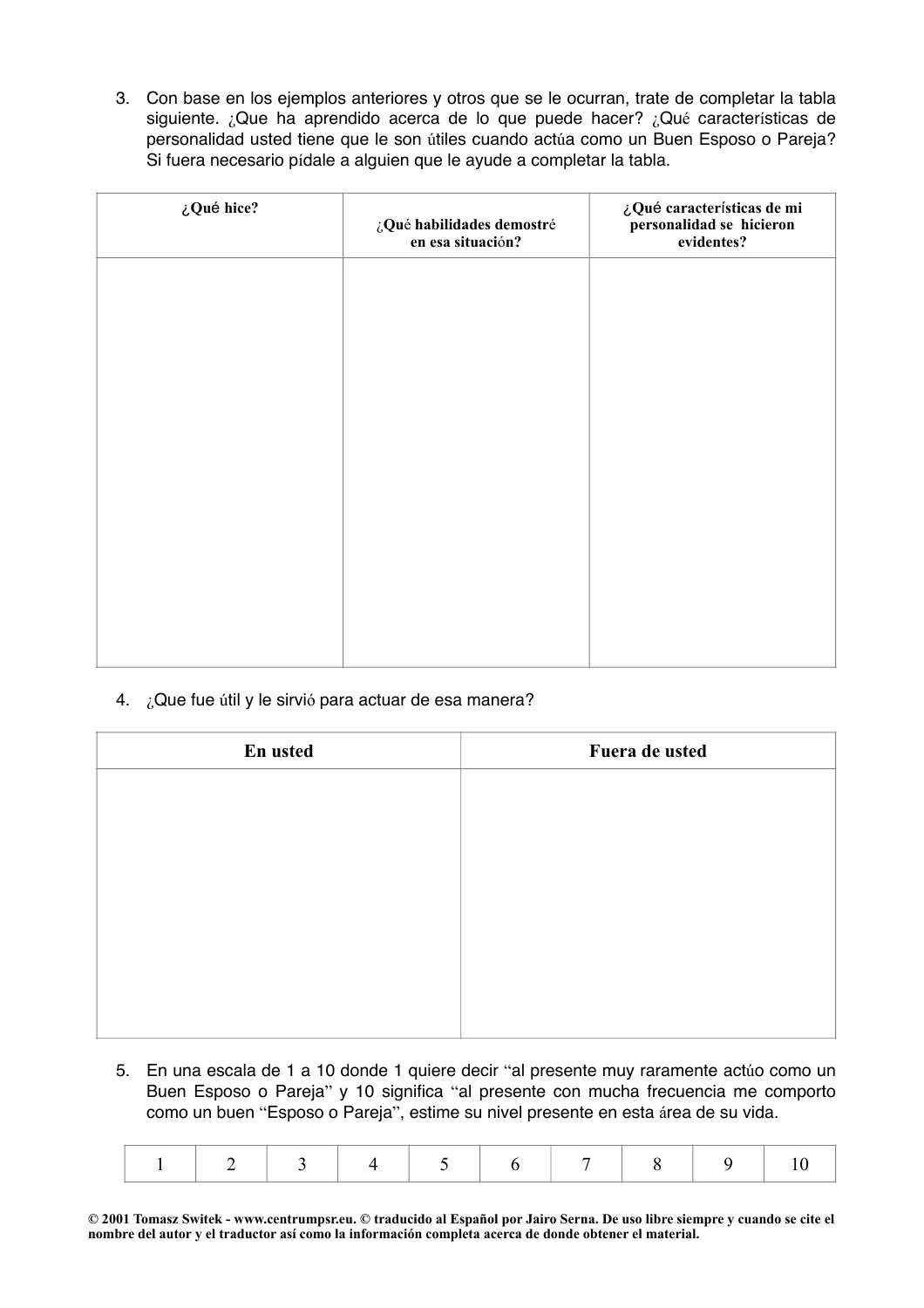#### "Baraja de Triunfos" - PARTE 3<sup>ª</sup>

#### Yo como Trabajador

Ahora tiene la oportunidad de considerar lo que usted piensa acerca de ser y actuar como un Buen Trabajador. Todo lugar de trabajo tiene sus ventajas y sus desventajas. Su rendimiento también a veces es mejor a veces peor. Lo invito a pensar en las respuestas a las preguntas que siguen de una manera que le ayuden a definir qué es y como ayuda actuar como un Buen Trabajador.

1. ¿Qué clase de acciones suyas demuestran que usted esta actuando como un Buen Trabajador? Dé un ejemplo de su comportamiento.

2. Describa varias situaciones cuando, aunque sea en cierta medida se comportó de una manera caracterizada por la descripción anterior. ¿Cuándo usted (Y talvez su supervisor) estaba convencido de que hacia un buen trabajo?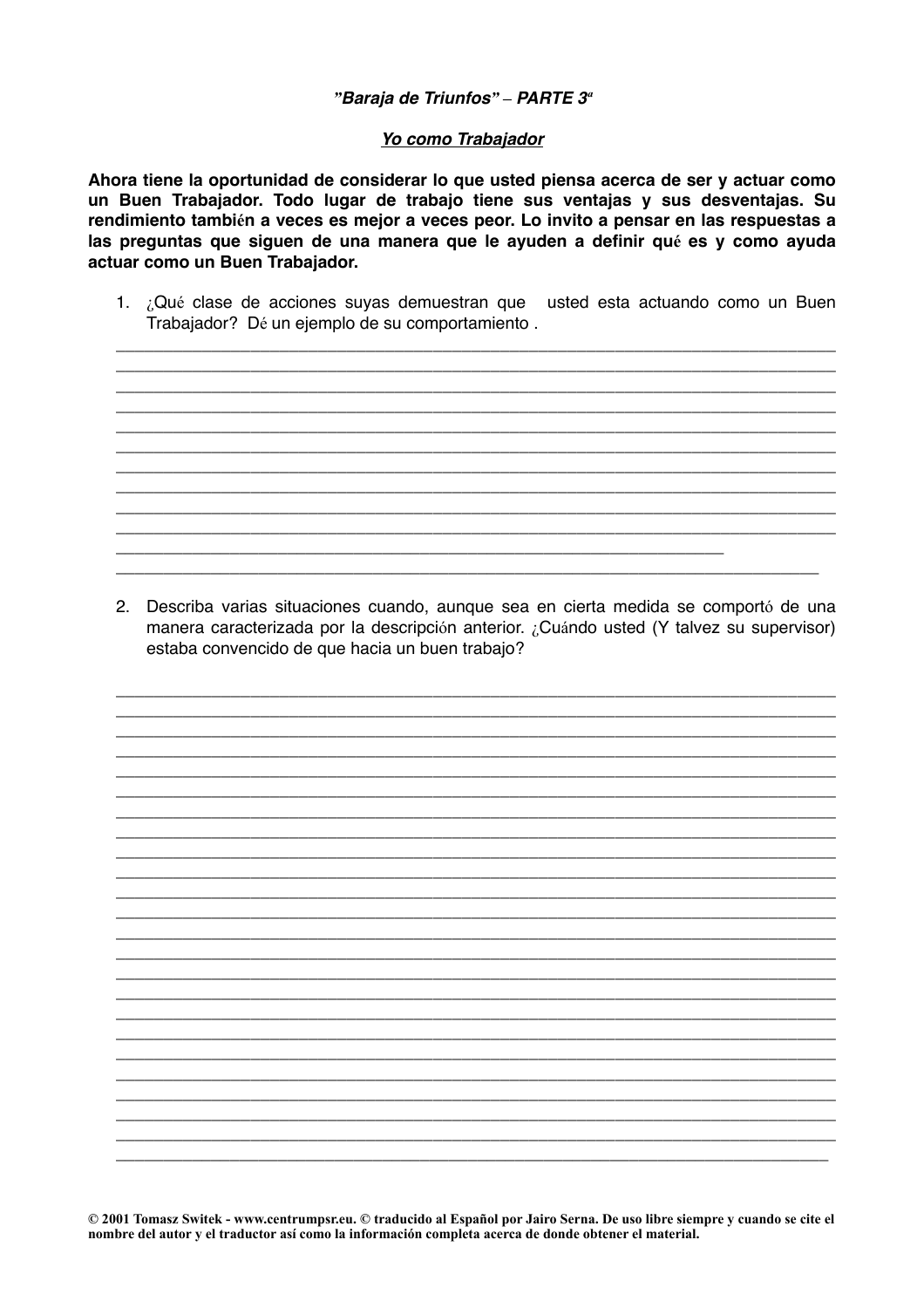3. Con base en los ejemplos anteriores y otros que se le ocurran, trate de completar la tabla siguiente. ¿Que ha aprendido acerca de lo que puede hacer? ¿Qué habilidades y características de personalidad usted tiene que le son útiles cuando actúa como un Buen Trabajador? Si fuera necesario pídale a alguien que le ayude a completar la tabla.

| ¿Qué hice? | ¿Qué habilidades demostré<br>en esa situación? | ¿Qué características de mi<br>personalidad se hicieron<br>evidentes? |
|------------|------------------------------------------------|----------------------------------------------------------------------|
|            |                                                |                                                                      |
|            |                                                |                                                                      |
|            |                                                |                                                                      |
|            |                                                |                                                                      |
|            |                                                |                                                                      |
|            |                                                |                                                                      |

4. ¿Que fue útil y le sirvió para actuar de esa manera?

| En usted | Fuera de usted |
|----------|----------------|
|          |                |
|          |                |
|          |                |
|          |                |
|          |                |
|          |                |
|          |                |
|          |                |

5. En una escala de 1 a 10 donde 1 quiere decir "al presente muy raramente actúo como un Buen Trabajador" y 10 significa "al presente con mucha frecuencia me comporto como un Buen Trabajador", estime su nivel presente en esta área de su vida.

|--|--|--|--|--|--|--|--|--|--|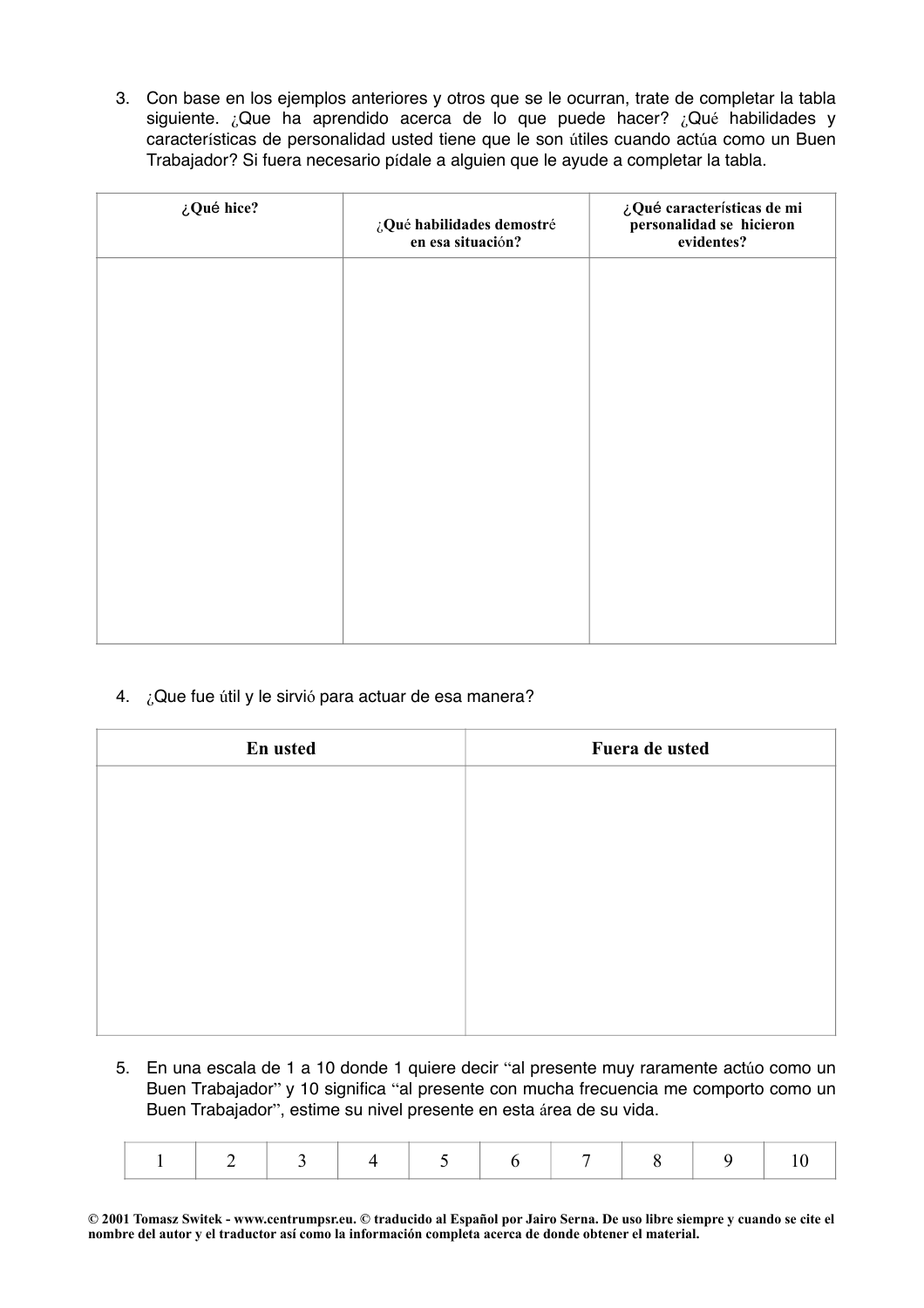#### "Baraja de Triunfos" - PARTE 4<sup>ª</sup>

#### Yo creyendo en Dios

Ahora tiene la oportunidad de considerar lo que usted piensa acerca de ser alguien que cree en Dios. De alguien que con el ejemplo de su vida quiere demostrar que sus creencias son mucho mas que palabras y declaraciones vacías. Mire ahora todas las actividades de su vida a la luz de sus creencia en Dios y conteste las preguntas que siguen.

1. ¿Qué clase de acciones suyas demuestran que usted esta actuando de acuerdo con su creencia en Dios? Dé un ejemplo de su comportamiento.

2. Describa varias situaciones cuando, aunque sea en cierta medida se comportó de una manera caracterizada por la descripción anterior. ¡Un tiempo en que su comportamiento era acorde a su creencia en Dios y a sus valores!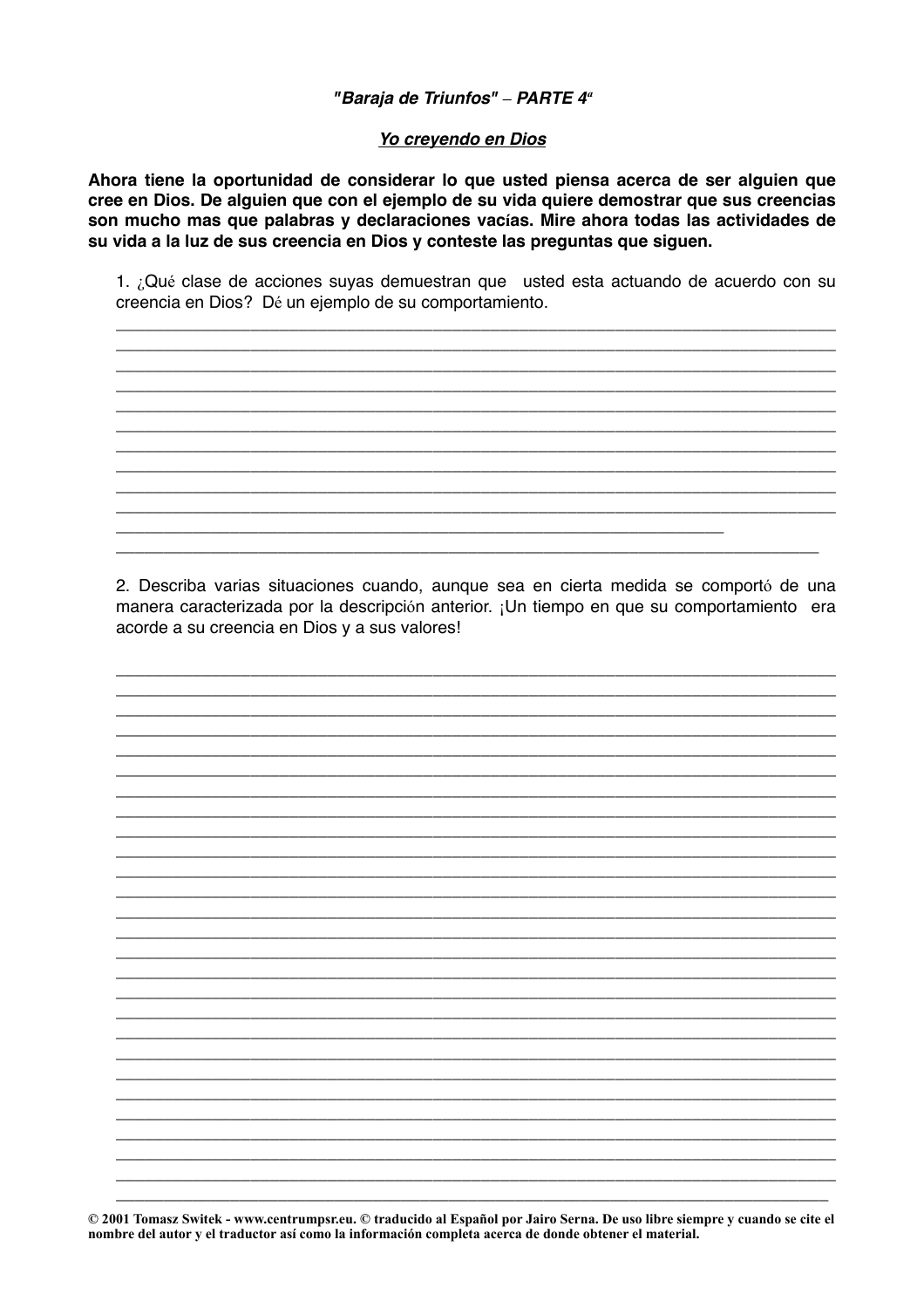3. Con base en los ejemplos anteriores y otros que se le ocurran, trate de completar la tabla siguiente. ¿Que ha aprendido acerca de lo que puede hacer? ¿Qué habilidades y características de personalidad usted tiene que le son útiles cuando actúa de acuerdo a su creencia en Dios? Si fuera necesario pídale a alguien que le ayude a completar la tabla.

| ¿Qué hice? | ¿Qué habilidades demostré<br>en esa situación? | ¿Qué características de mi<br>personalidad se hicieron<br>evidentes? |
|------------|------------------------------------------------|----------------------------------------------------------------------|
|            |                                                |                                                                      |
|            |                                                |                                                                      |
|            |                                                |                                                                      |
|            |                                                |                                                                      |
|            |                                                |                                                                      |
|            |                                                |                                                                      |

## 4. ¿Que fue útil y le sirvió para actuar de esa manera?

| En usted | Fuera de usted |
|----------|----------------|
|          |                |
|          |                |
|          |                |
|          |                |
|          |                |
|          |                |
|          |                |
|          |                |

5. En una escala de 1 a 10 donde 1 quiere decir "al presente muy raramente actúo de acuerdo a mi creencia en Dios" y 10 significa "al presente con mucha frecuencia me comporto de acuerdo a mi creencia en Dios", estime su nivel presente en esta área de su vida.

|--|--|--|--|--|--|--|--|--|--|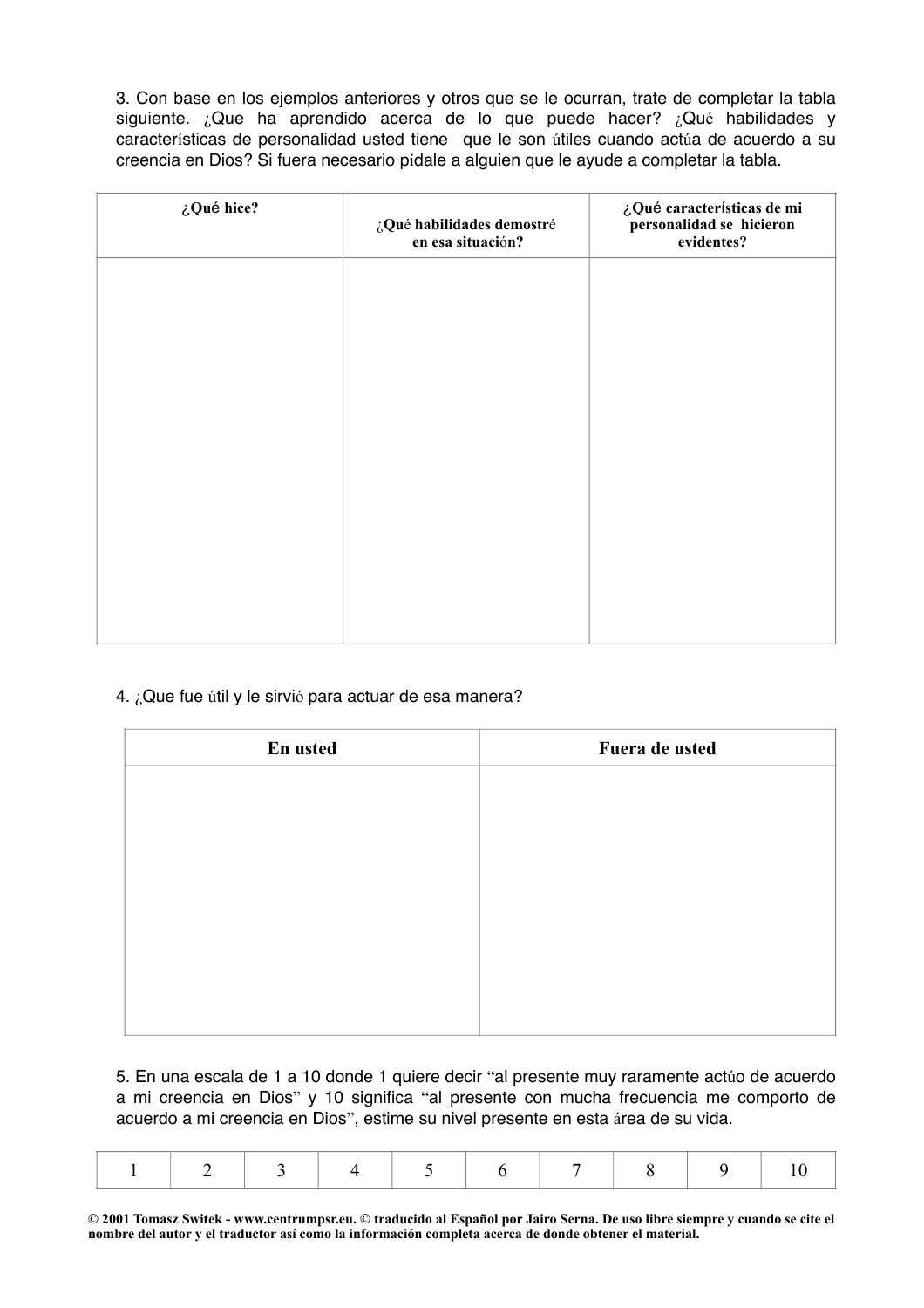## "Baraja de Triunfos" - PARTE 5<sup>a</sup>

## Yo Usando mi Tiempo Libre Constructivamente

Ahora tiene la oportunidad de considerar qué esta haciendo para usar su tiempo libre de una manera constructiva. Piense en aquellos momentos cuando usted ha descansado, se ha divertido, ha desarrollado sus intereses o pasatiempos, ha compartido con su familia o sus amigos de una manera placentera. ¿Qué comportamientos suyos hicieron posible que usted pudiera disfrutar su tiempo libre?

1. ¿Qué clase de acciones suyas demuestran que usted esta utilizando su tiempo libre de una manera constructiva? Dé un ejemplo de su comportamiento.

2. Describa varias situaciones cuando, aunque sea en cierta medida, se comportó de una manera caracterizada por la descripción anterior. ¿Cuándo usted sintió que usaba su tiempo constructivamente?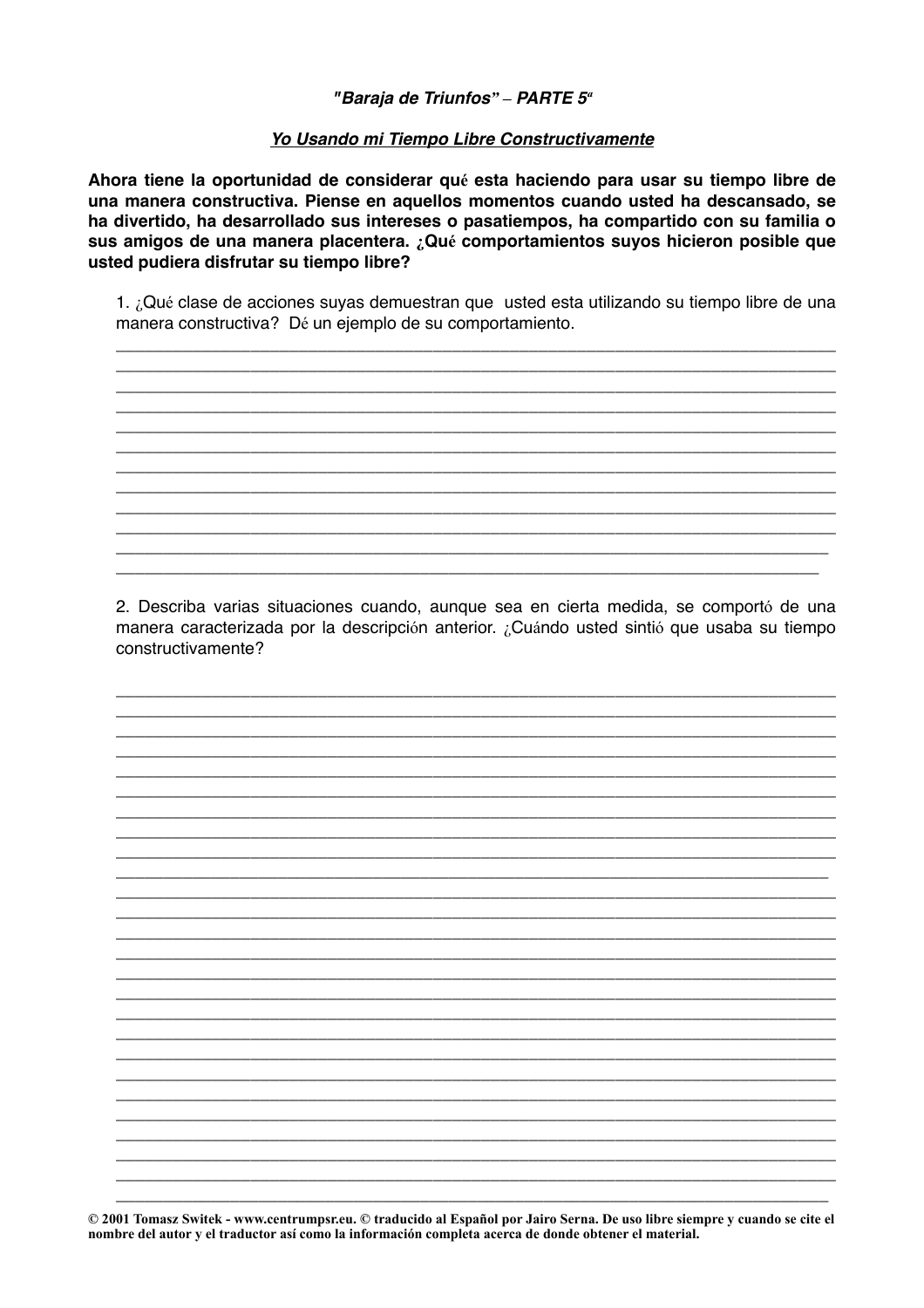3. Con base en los ejemplos anteriores y otros que se le ocurran, trate de completar la tabla siguiente. ¿Que ha aprendido acerca de lo que puede hacer? ¿Qué habilidades y características de personalidad usted tiene que le son útiles para usar su tiempo libre de una manera constructiva? Si fuera necesario pídale a alguien que le ayude a completar la tabla.

| ¿Qué hice? | ¿Qué habilidades demostré<br>en esa situación? | ¿Qué características de mi<br>personalidad se hicieron<br>evidentes? |
|------------|------------------------------------------------|----------------------------------------------------------------------|
|            |                                                |                                                                      |
|            |                                                |                                                                      |
|            |                                                |                                                                      |
|            |                                                |                                                                      |
|            |                                                |                                                                      |
|            |                                                |                                                                      |
|            |                                                |                                                                      |

# 4. ¿Que fue útil y le sirvió para actuar de esa manera?

| En usted | Fuera de usted |
|----------|----------------|
|          |                |
|          |                |
|          |                |
|          |                |
|          |                |
|          |                |
|          |                |

5. En una escala de 1 a 10 donde 1 quiere decir "Al presente muy raramente uso mi tiempo libre constructivamente" y 10 significa "al presente con mucha frecuencia uso mi tiempo libre constructivamente" estime su nivel presente en esta área de su vida.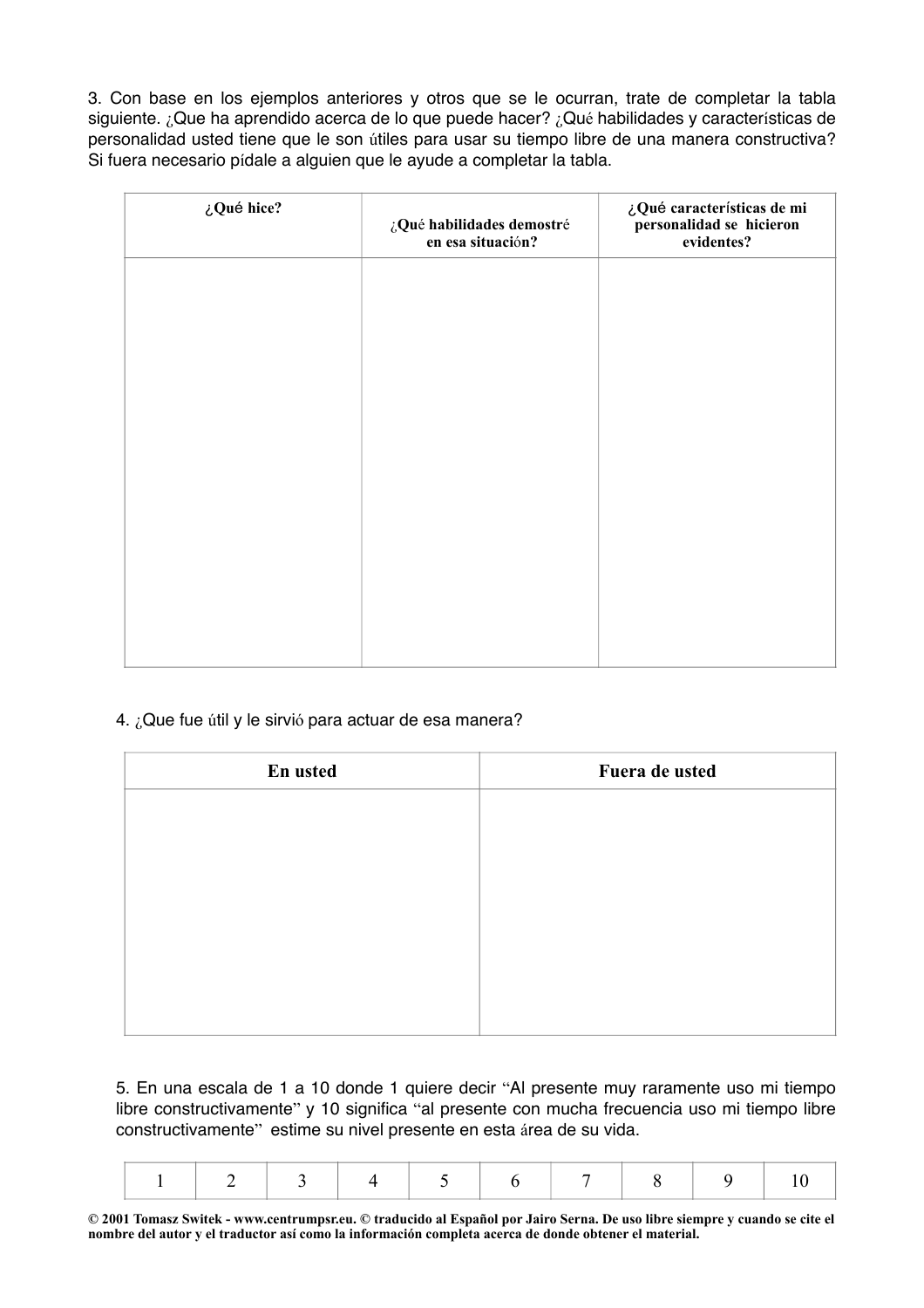## "Baraja de Triunfos" - PARTE  $6^a$

#### Yo Actuando de acuerdo a mis valores

Ahora tiene la oportunidad de considerar qué esta haciendo para actuar de acuerdo a sus valores personales. Todo el mundo tiene ciertas creencias que le son importantes cuando se toman decisiones. Estos valores son la base de cómo conducimos nuestra vida. Piense en aquellas situaciones cuando usted actuó de acuerdo a sus valores, cuando usted se sintió con una conciencia limpia

1. ¿Qué clase de acciones suyas demuestran que usted esta comportándose de acuerdo con sus valores personales? Dé un ejemplo de su comportamiento.

2. Describa varias situaciones cuando, aunque sea en cierta medida, se comportó de una manera caracterizada por la descripción anterior. Situaciones en las cuales usted se comportaba de acuerdo a sus valores.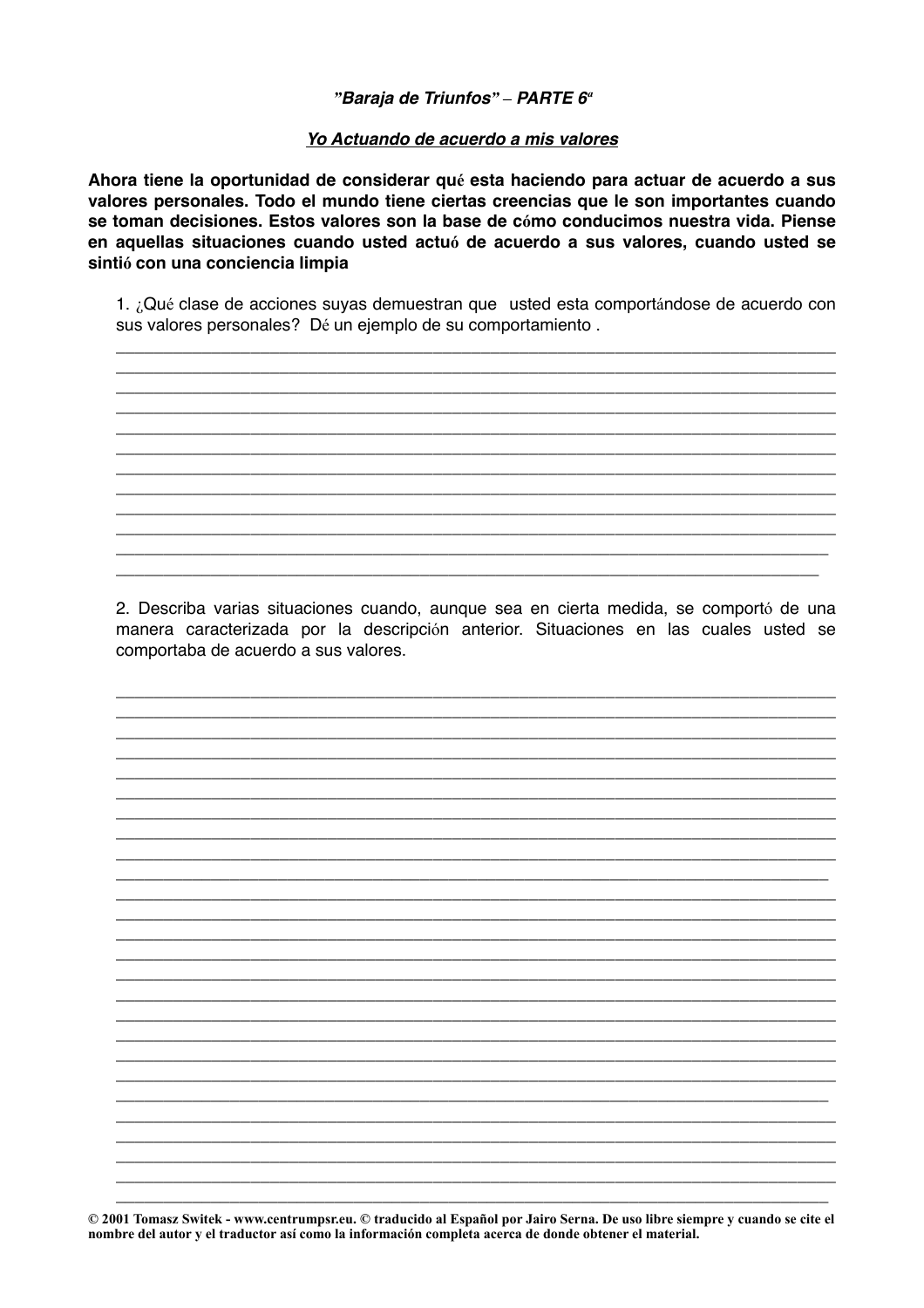3. Con base en los ejemplos anteriores y otros que se le ocurran, trate de completar la tabla siguiente. ¿Que ha aprendido acerca de lo que puede hacer? ¿Qué habilidades y características de personalidad usted tiene que le son útiles para comportarse de acuerdo a sus valores? Si fuera necesario pídale a alguien que le ayude a completar la tabla.

| ¿Qué hice? | ¿Qué habilidades demostré<br>en esa situación? | ¿Qué características de mi<br>personalidad se hicieron<br>evidentes? |
|------------|------------------------------------------------|----------------------------------------------------------------------|
|            |                                                |                                                                      |
|            |                                                |                                                                      |
|            |                                                |                                                                      |
|            |                                                |                                                                      |
|            |                                                |                                                                      |
|            |                                                |                                                                      |

## 4. ¿Que fue útil y le sirvió para actuar de esa manera?

| En usted | Fuera de usted |
|----------|----------------|
|          |                |
|          |                |
|          |                |
|          |                |
|          |                |
|          |                |
|          |                |

5. En una escala de 1 a 10 donde 1 quiere decir "al presente muy raramente mi comportamiento esta de acuerdo a mis valores" y 10 significa "al presente con mucha frecuencia mi comportamiento esta de acuerdo a mis valores" estime su nivel presente en esta área de su vida.

|--|--|--|--|--|--|--|--|--|--|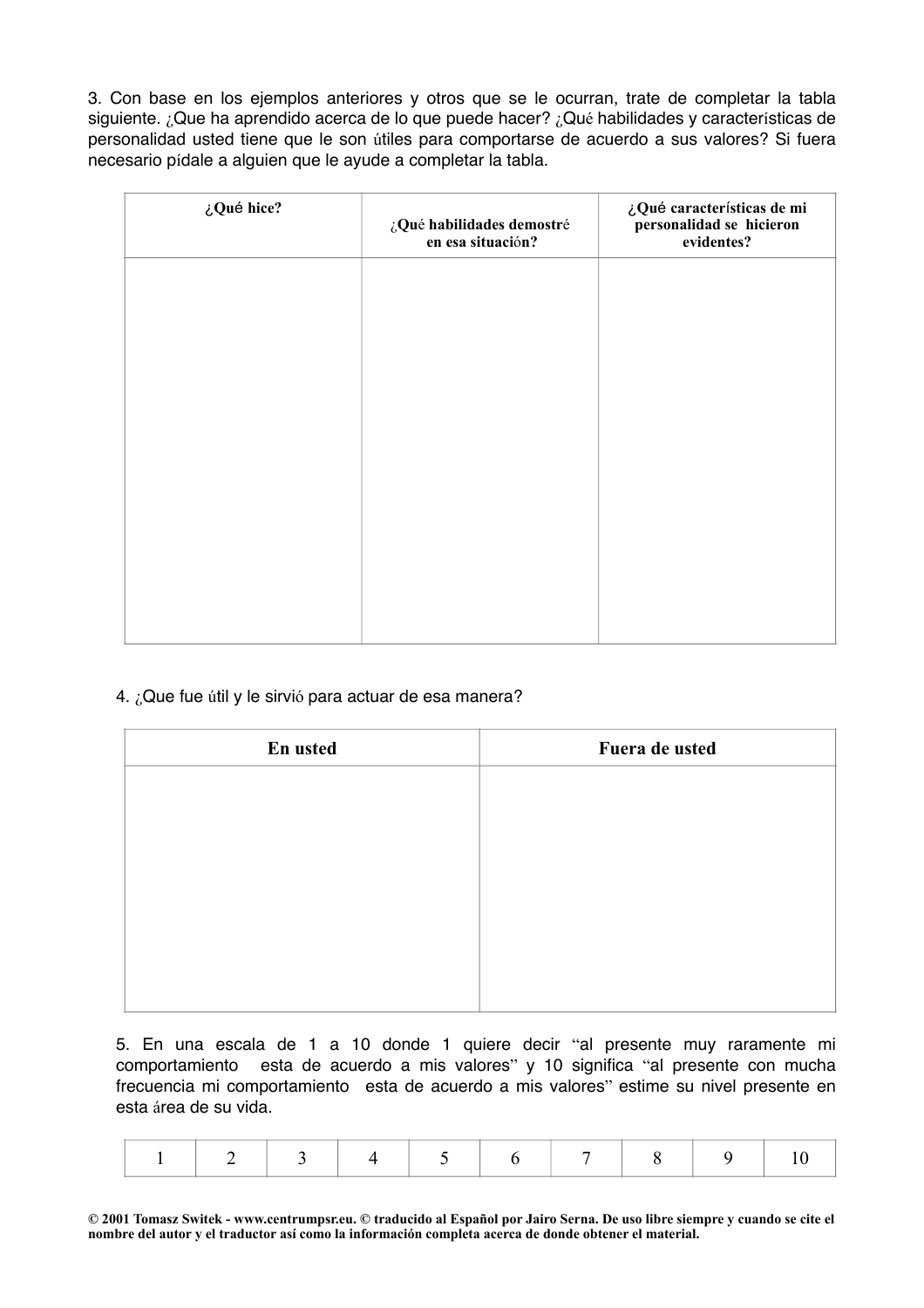#### "Baraja de Triunfos" - PARTE 7<sup>a</sup>

#### Yo liliando las dificultades de la vida

Todos encontramos dificultades en la vida. A veces estas se vuelven tan serias que nos parecen insolubles. Para manejarlas y poder crear soluciones con frecuencia se requiere mucho esfuerzo y la ayuda de otras personas. Piense ahora en aquellas circunstancias cuando usted se enfrentó a situaciones difíciles en su vida en una forma que usted consideró apropiada.

1. ¿Qué clase de acciones suyas demuestran que usted esta haciendole frente a las dificultades de la vida de una manera adecuada? Dé un ejemplo de su comportamiento.

2. Describa varias situaciones cuando, aunque sea en cierta medida, se comportó de una manera caracterizada por la descripción anterior. Situaciones en las cuales usted se enfrentó a las dificultades de la vida de una manera adecuada.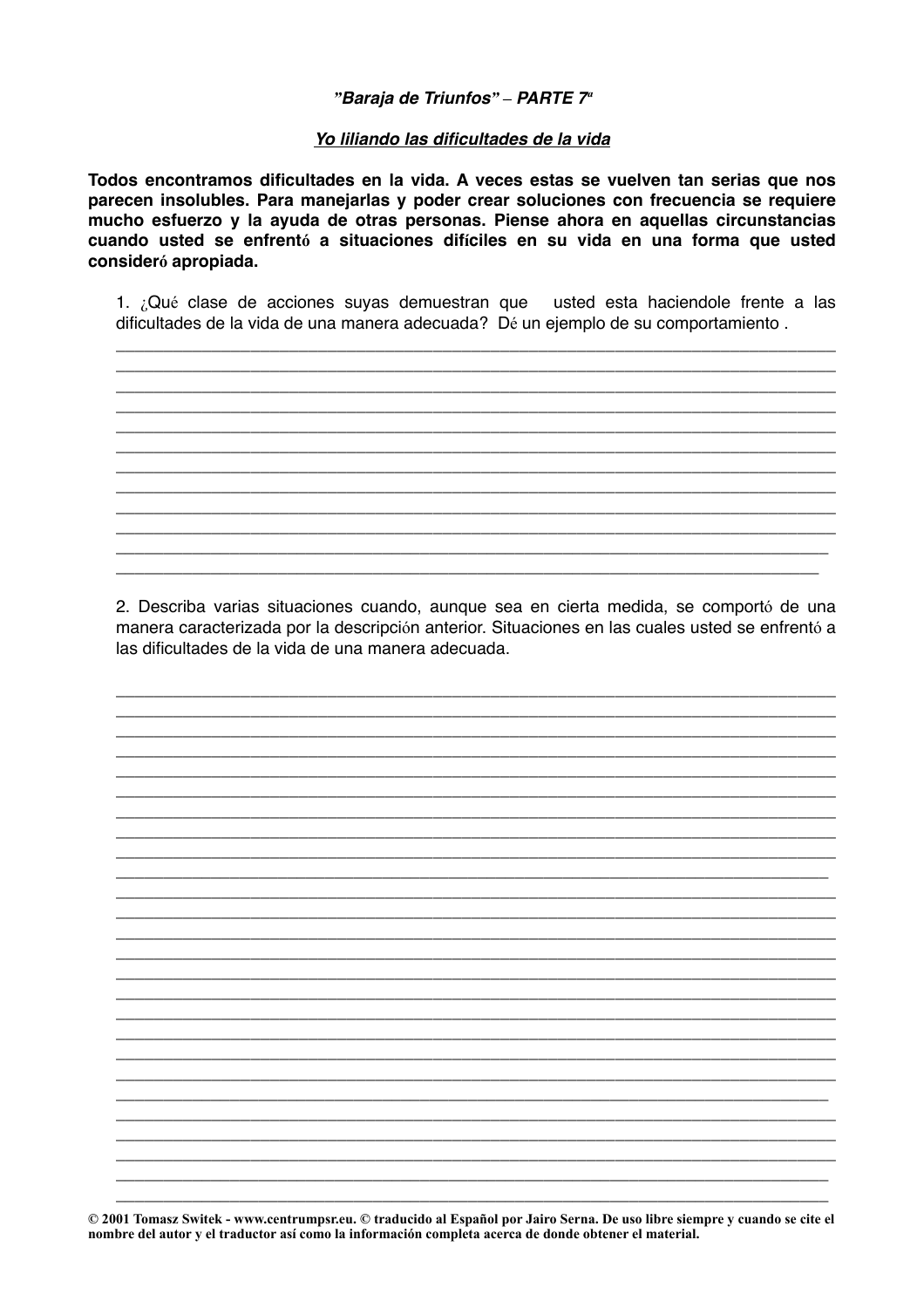3. Con base en los ejemplos anteriores y otros que se le ocurran, trate de completar la tabla siguiente. ¿Que ha aprendido acerca de lo que puede hacer? ¿Qué habilidades y características de personalidad usted tiene que le son útiles para enfrentarse a las dificultades de la vida de una manera adecuada? Si fuera necesario pídale a alguien que le ayude a completar la tabla.

| ¿Qué hice? | ¿Qué habilidades demostré<br>en esa situación? | ¿Qué características de mi<br>personalidad se hicieron<br>evidentes? |
|------------|------------------------------------------------|----------------------------------------------------------------------|
|            |                                                |                                                                      |
|            |                                                |                                                                      |
|            |                                                |                                                                      |
|            |                                                |                                                                      |
|            |                                                |                                                                      |
|            |                                                |                                                                      |

## 4. ¿Que fue útil y le sirvió para actuar de esa manera?

| En usted | Fuera de usted |
|----------|----------------|
|          |                |
|          |                |
|          |                |
|          |                |
|          |                |
|          |                |
|          |                |
|          |                |

5. En una escala de 1 a 10 donde 1 quiere decir "al presente muy raramente hago frente a las dificultades de la vida de una manera adecuada" y 10 significa "al presente con mucha frecuencia estoy haciéndole frente a las dificultades de la vida de una manera adecuada", estime su nivel presente en esta área de su vida.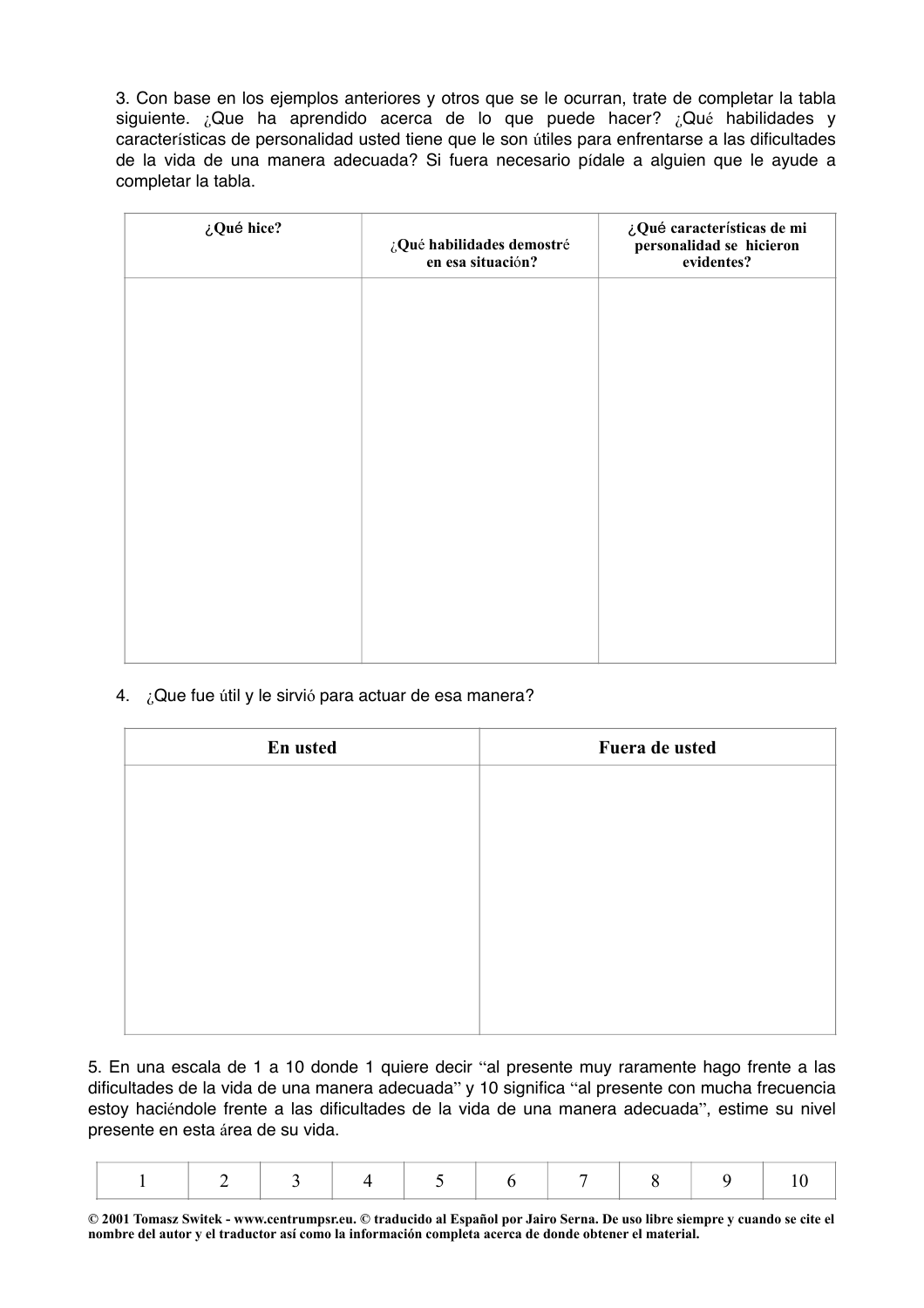## "Baraja de Triunfos" - PARTE 8<sup>ª</sup>

#### Yo teniendo éxito

La gente puede lograr éxito de acuerdo a sus capacidades y frecuentemente lo logra. Después, bajo el peso de las responsabilidades de la vida, uno se olvida que existen esas capacidades y estas permanecen durmientes. Así que hora por favor concentre su atención y piense en aquellos momentos de su vida que se podrían llamar exitosos, cuando usted logró algo que había sido un desafío difícil.

1. ¿Qué clase de acciones suvas demuestran que usted esta haciendo cosas que lo aproximan al logro de algun éxito? Dé un ejemplo de su comportamiento.

2. Describa varias situaciones cuando, aunque sea en cierta medida, se comportó de una manera caracterizada por la descripción anterior. Situaciones en que usted estaba haciendo cosas que lo aproximaron al logro de algun éxito.

<u> 1980 - Johann Johann Stoff, deutscher Stoff und der Stoff und der Stoff und der Stoff und der Stoff und der S</u>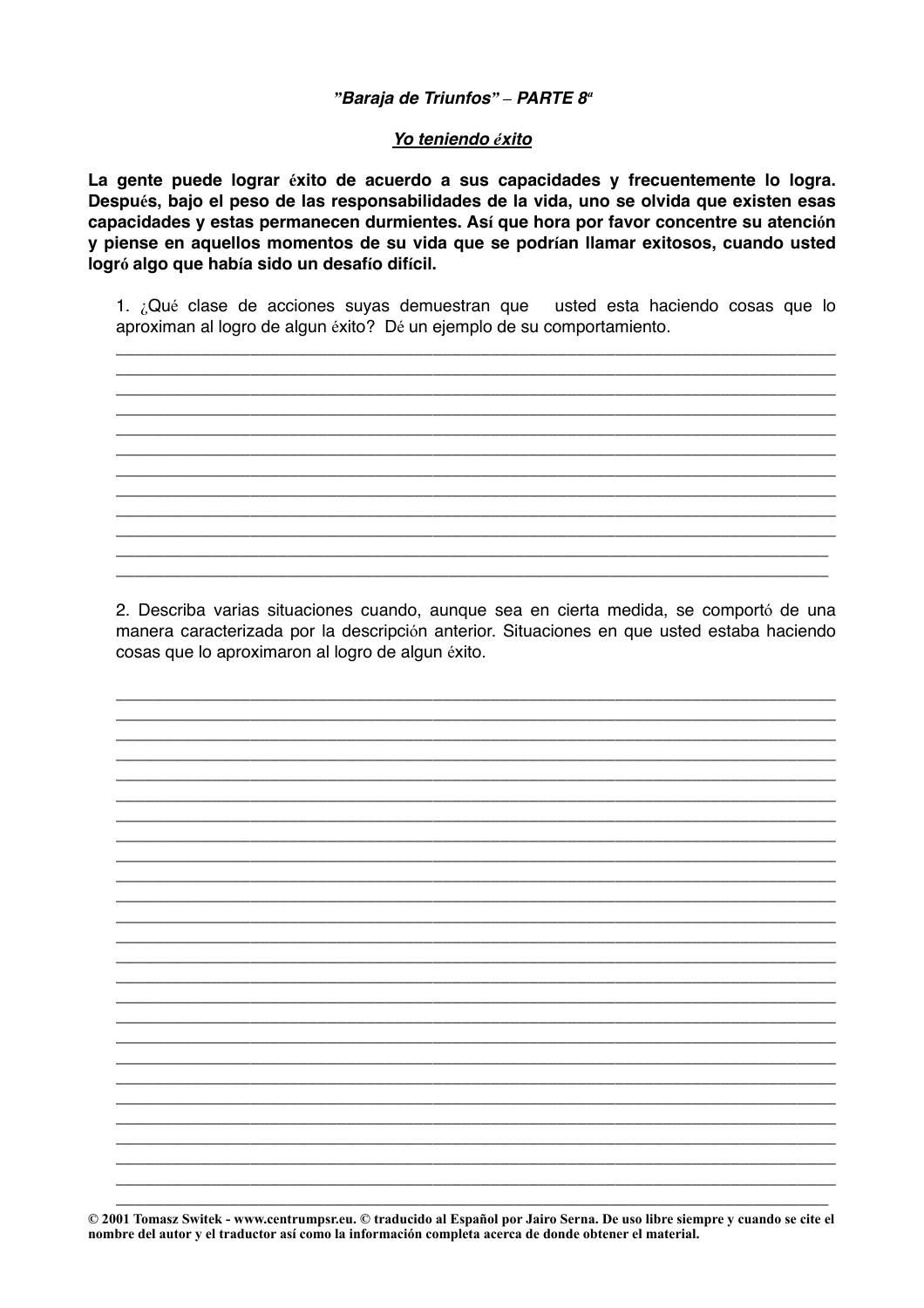3. Con base en los ejemplos anteriores y otros que se le ocurran, trate de completar la tabla siguiente. ¿Que ha aprendido acerca de lo que puede hacer? ¿Qué habilidades y características de personalidad usted tiene que le son útiles para hacer cosas que lo aproximaron al logro de algun éxito? Si fuera necesario pídale a alguien que le ayude a completar la tabla.

| ¿Qué hice? | ¿Qué habilidades demostré<br>en esa situación? | ¿Qué características de mi<br>personalidad se hicieron<br>evidentes? |
|------------|------------------------------------------------|----------------------------------------------------------------------|
|            |                                                |                                                                      |
|            |                                                |                                                                      |
|            |                                                |                                                                      |
|            |                                                |                                                                      |
|            |                                                |                                                                      |
|            |                                                |                                                                      |

## 4. ¿Que fue útil y le sirvió para actuar de esa manera?

| En usted | Fuera de usted |
|----------|----------------|
|          |                |
|          |                |
|          |                |
|          |                |
|          |                |
|          |                |
|          |                |

5. En una escala de 1 a 10 donde 1 quiere decir "al presente muy raramente hago cosas que me acercan al logro de algún exito" y 10 significa "al presente con mucha frecuencia estoy haciendo cosas que me aproximan al logro de algún éxito", estime su nivel presente en esta área de su vida.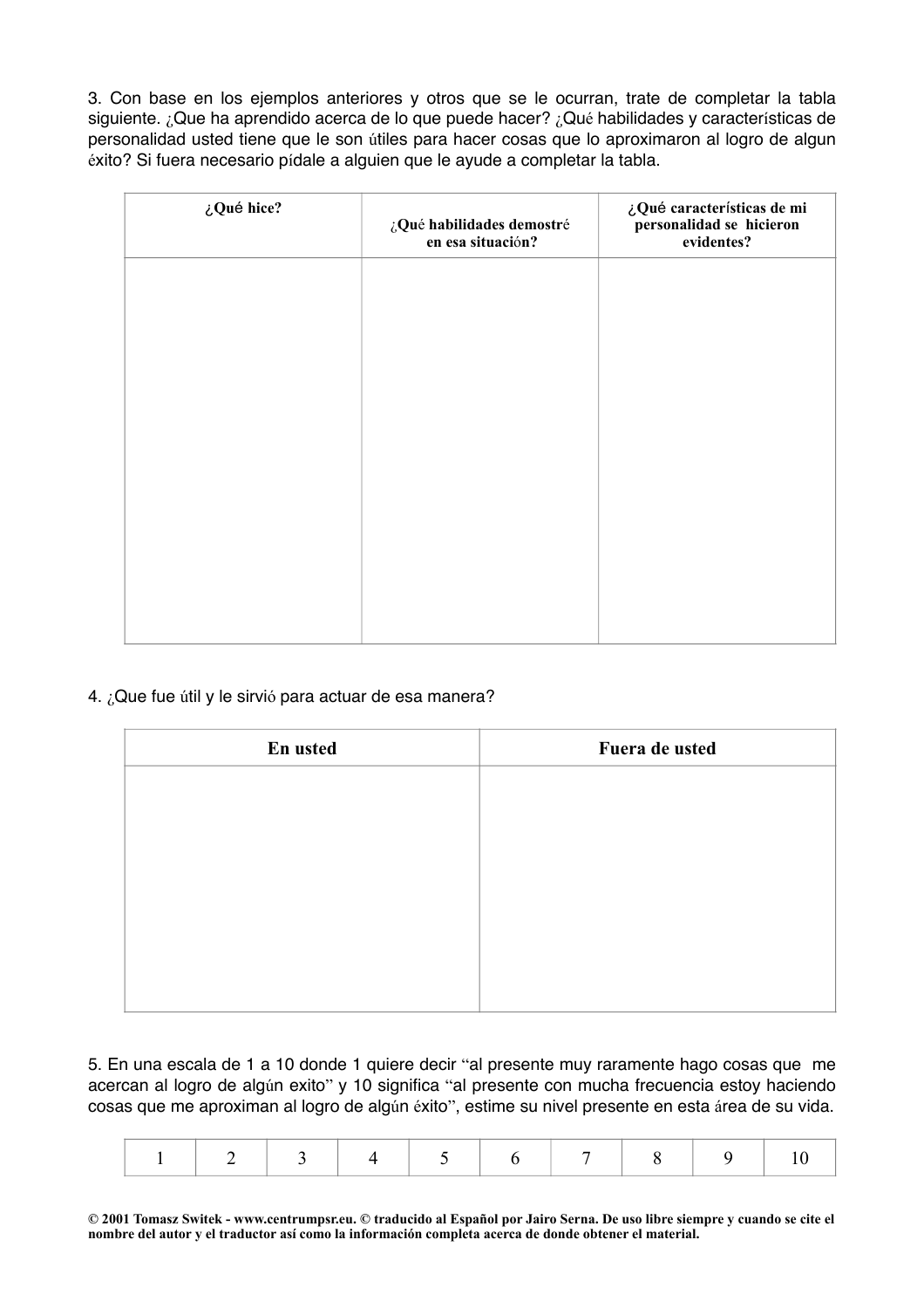#### "Baraja de Triunfos" - PARTE 9<sup>a</sup>

#### Yo como Mujer / Hombre

Nuestro genero es determinado en el primer instante de nuestras vidas. Tenemos creencias acerca de lo que significa ser hombre o ser mujer. Con frecuencia es difícil vivir en concordancia con esas creencias. Frecuentemente uno tiene que pensar en que es apropiado, que me conviene a mi como Hombre o Mujer. Cuales son sus creencias respecto a esto y como las implementa en su vida?

1. ¿Qué clase de acciones suyas demuestran que usted esta actuando como una Mujer o Hombre de valía? Dé un ejemplo de su comportamiento.

2. Describa varias situaciones cuando, aunque sea en cierta medida, se comportó de una manera caracterizada por la descripción anterior. Situaciones en que usted estaba actuando como una Mujer u Hombre de valía.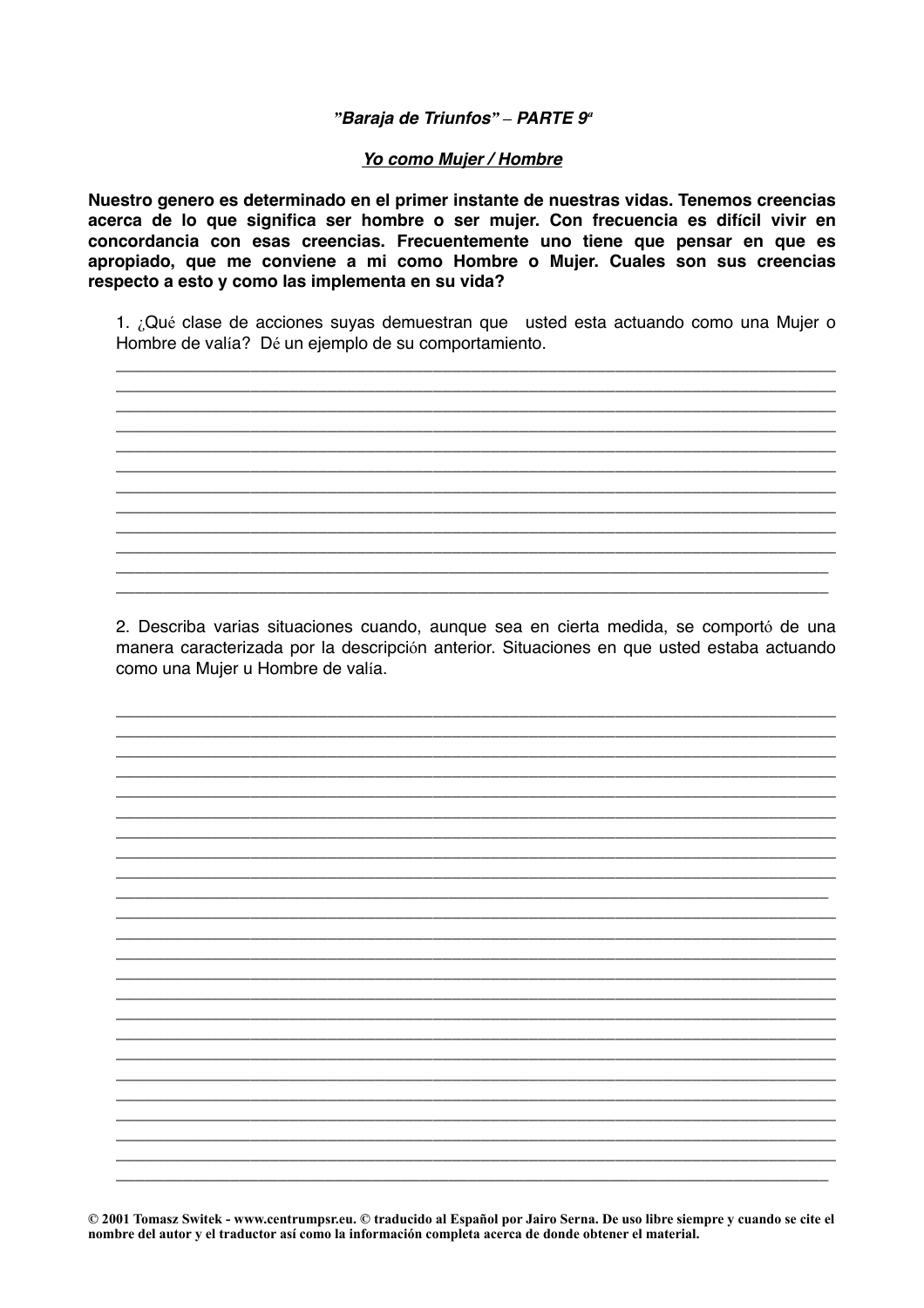3. Con base en los ejemplos anteriores y otros que se le ocurran, trate de completar la tabla siguiente. ¿Que ha aprendido acerca de lo que puede hacer? ¿Qué habilidades y características de personalidad usted tiene que le son útiles para actuar como una Mujer/ Hombre de valía? Si fuera necesario pídale a alguien que le ayude a completar la tabla.

| ¿Qué hice? | ¿Qué habilidades demostré<br>en esa situación? | ¿Qué características de mi<br>personalidad se hicieron<br>evidentes? |
|------------|------------------------------------------------|----------------------------------------------------------------------|
|            |                                                |                                                                      |
|            |                                                |                                                                      |
|            |                                                |                                                                      |
|            |                                                |                                                                      |
|            |                                                |                                                                      |
|            |                                                |                                                                      |
|            |                                                |                                                                      |

# 4. ¿Que fue útil y le sirvió para actuar de esa manera?

| En usted | Fuera de usted |
|----------|----------------|
|          |                |
|          |                |
|          |                |
|          |                |
|          |                |
|          |                |
|          |                |

5. En una escala de 1 a 10 donde 1 quiere decir "al presente muy raramente actúo como un hombre o mujer de valía" y 10 significa "al presente con mucha frecuencia estoy actuando como una mujer u hombre de valía", estime su nivel presente en esta área de su vida.

|--|--|--|--|--|--|--|--|--|--|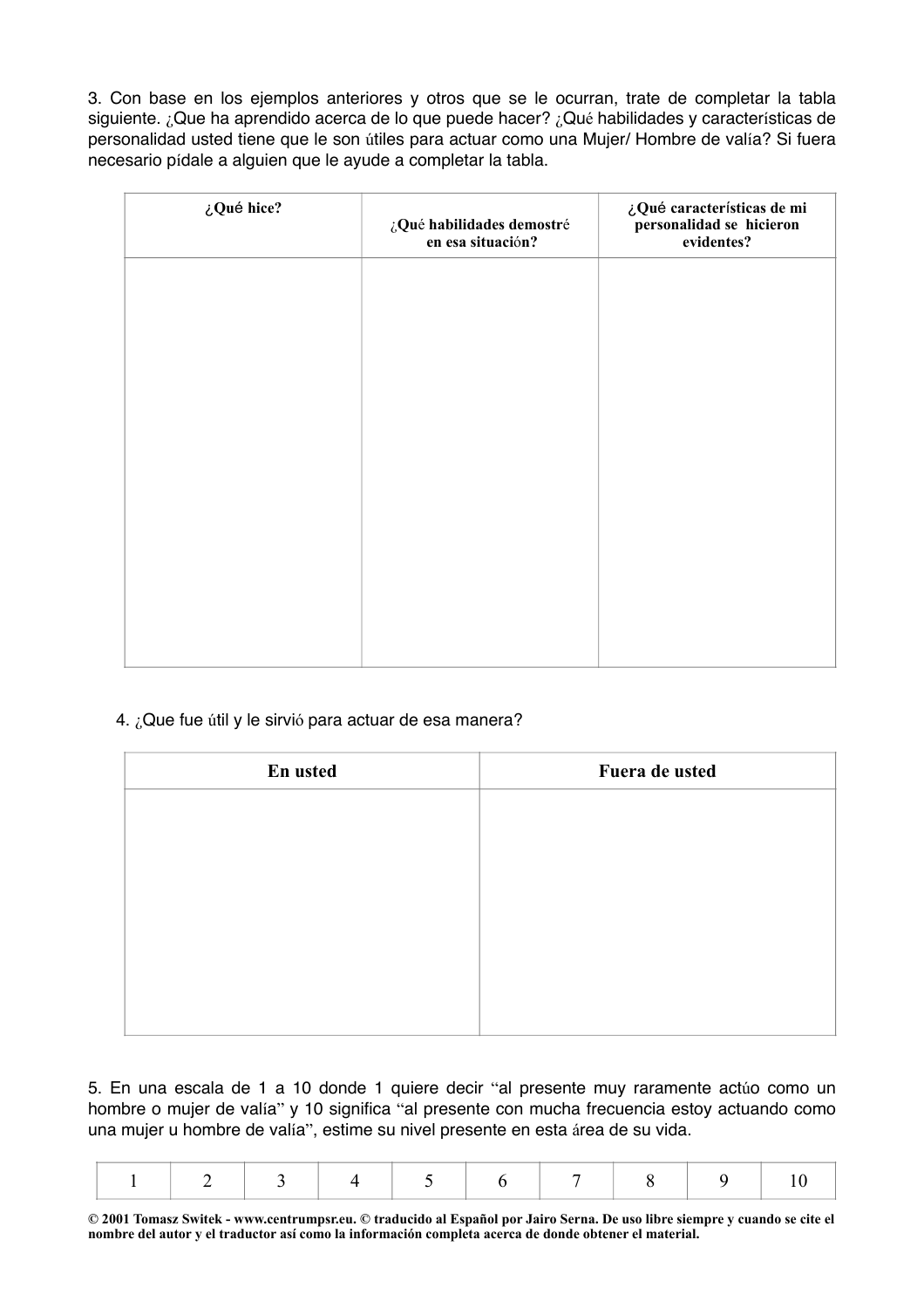#### "Baraja de Triunfos" - PARTE 10<sup>a</sup>

#### Yo con fuerza de voluntad, resistiendo tentaciones

Con frecuencia, una y otra vez mostramos fuerza de voluntad resistiendo tentaciones; esto nos protege de las consecuencias negativas de caer en tentaciones. A veces somos suficientemente fuertes, a veces no. Recuerde ahora los momentos cuando usted exhibió una voluntad fuerte resistiendo tentaciones que eran riesgosas para usted. Esto puede tener que ver con drogas, alcohol, sexo o cualquier otra tentación que era de alto riesgo para usted.

1. ¿En cuál de sus comportamientos usted reconoce que usted demostró fuerza de voluntad resistiendo tentaciones? Dé un ejemplo de su comportamiento.

2. Describa varias situaciones cuando, aunque sea en cierta medida, se comportó de una manera caracterizada por la descripción anterior. ¡Situaciones en que usted demostraba fuerza de voluntad, resistiendo sus tentaciones!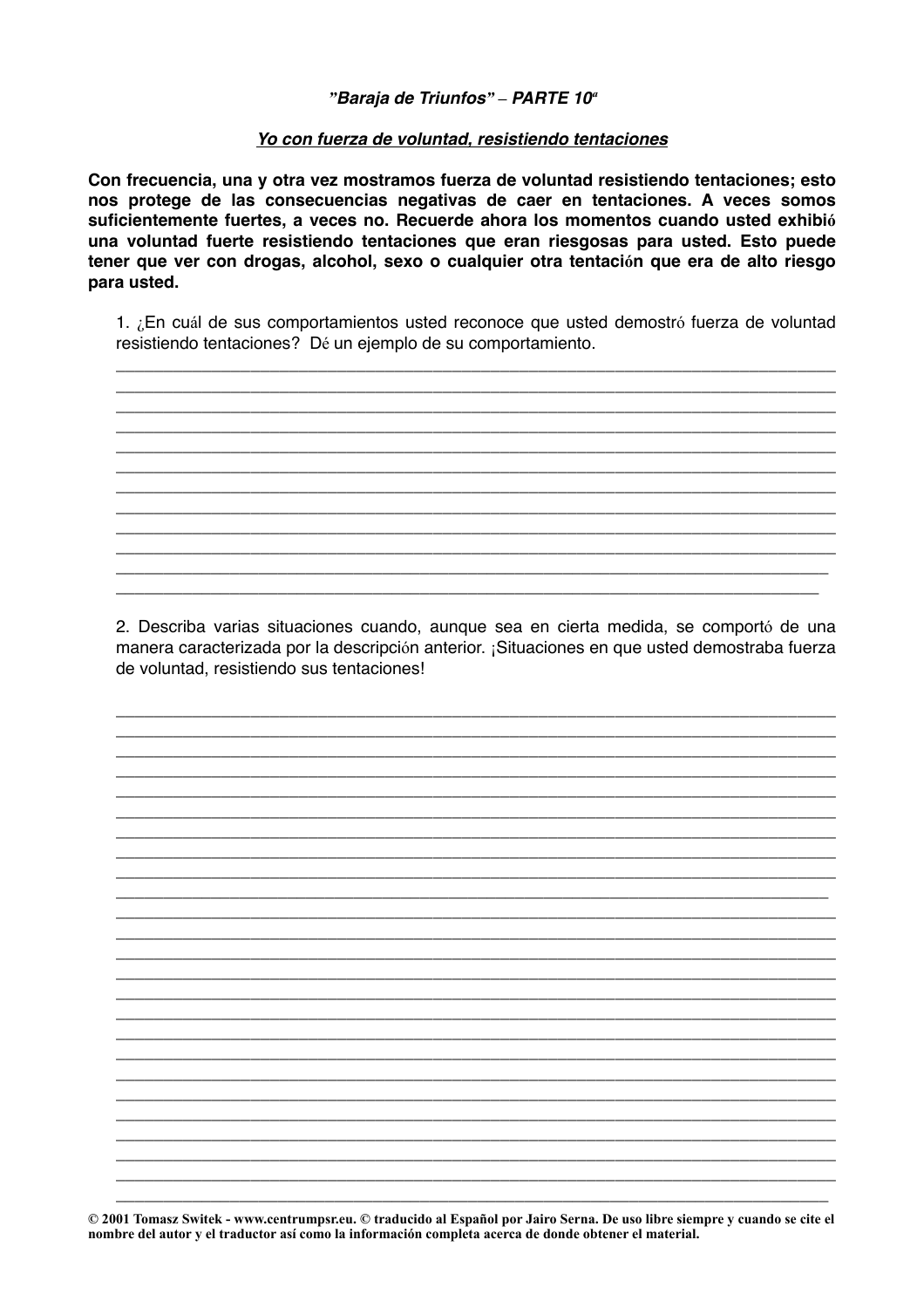3. Con base en los ejemplos anteriores y otros que se le ocurran, trate de completar la tabla siguiente. ¿Que ha aprendido acerca de lo que puede hacer? ¿Qué habilidades y características de personalidad usted tiene que le son útiles para exhibir una fuerte voluntad y resistir las tentaciones? Si fuera necesario pídale a alguien que le ayude a completar la tabla.

| ¿Qué hice? | ¿Qué habilidades demostré<br>en esa situación? | ¿Qué características de mi<br>personalidad se hicieron<br>evidentes? |
|------------|------------------------------------------------|----------------------------------------------------------------------|
|            |                                                |                                                                      |
|            |                                                |                                                                      |
|            |                                                |                                                                      |
|            |                                                |                                                                      |
|            |                                                |                                                                      |
|            |                                                |                                                                      |

## 4. ¿Que fue útil y le sirvió para actuar de esa manera?

| En usted | Fuera de usted |
|----------|----------------|
|          |                |
|          |                |
|          |                |
|          |                |
|          |                |
|          |                |
|          |                |
|          |                |

5. En una escala de 1 a 10 donde 1 quiere decir "al presente muy raramente tengo fuerza de voluntad, para resistir tentaciones" y 10 significa "al presente con mucha frecuencia demuestro que tengo fuerza de voluntad, para resistir tentaciones", estime su nivel presente en esta área de su vida.

|--|--|--|--|--|--|--|--|--|--|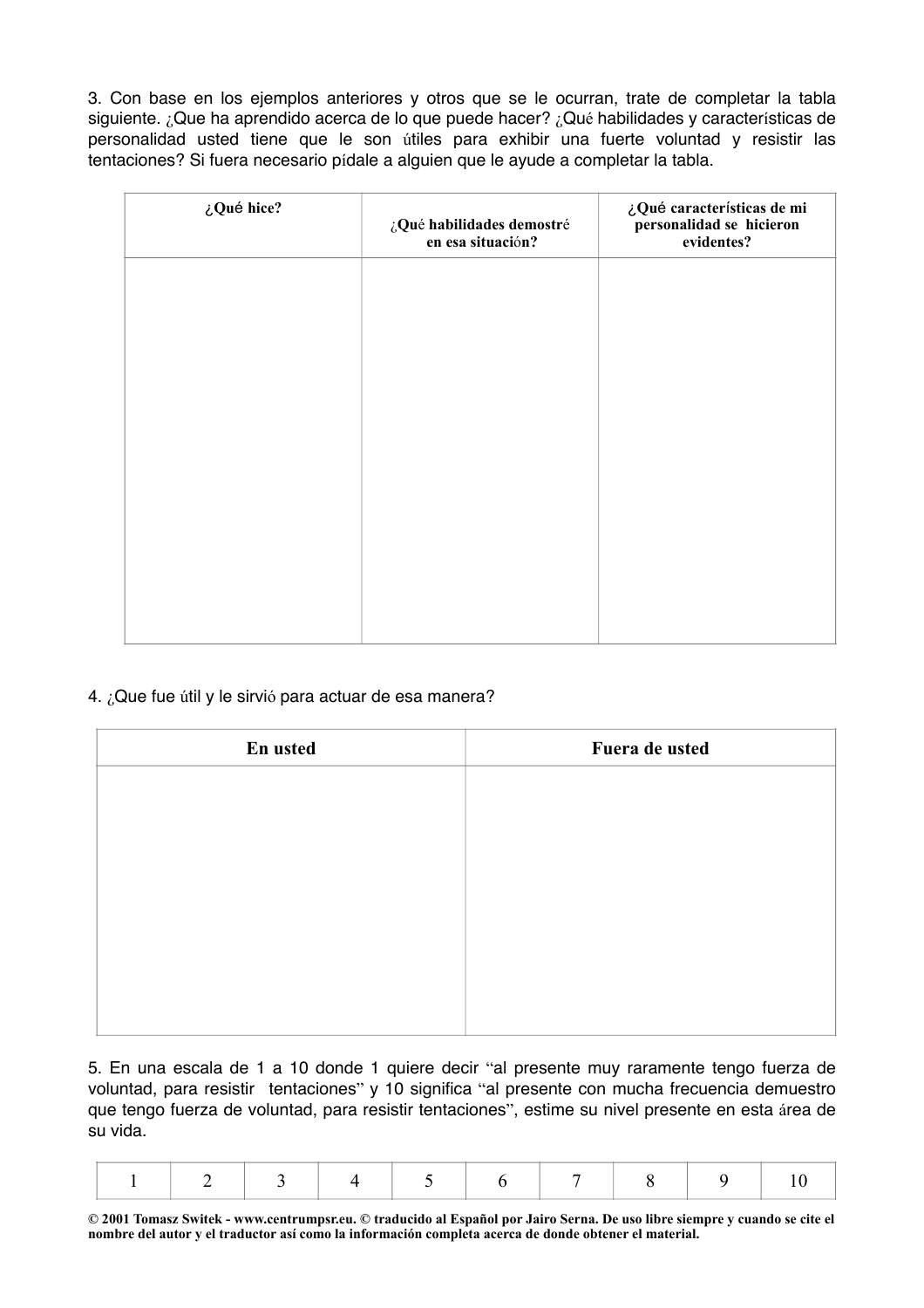## "Baraja de Triunfos" - PARTE 11<sup>ª</sup>

#### Yo cuidando mi cuerpo y mi salud

¡Nada es más importante que la salud! En las prisas de cada día a veces nos olvidamos que nuestro cuerpo requiere cuidado. Considere ahora, como usted se cuida y cuida de su cuerpo y de su salud. Que cosa hace para mantenerlo funcionando adecuadamente, para mantener su bienestar.

1. ¿En cuál de sus comportamientos usted reconoce que usted esta tomando suficiente cuidado de su cuerpo y salud? Dé un ejemplo de su comportamiento.

2. Describa varias situaciones cuando, aunque sea en cierta medida, se comportó de una manera caracterizada por la descripción anterior. ¡Situaciones en que usted estaba tomando suficiente cuidado de su cuerpo y salud!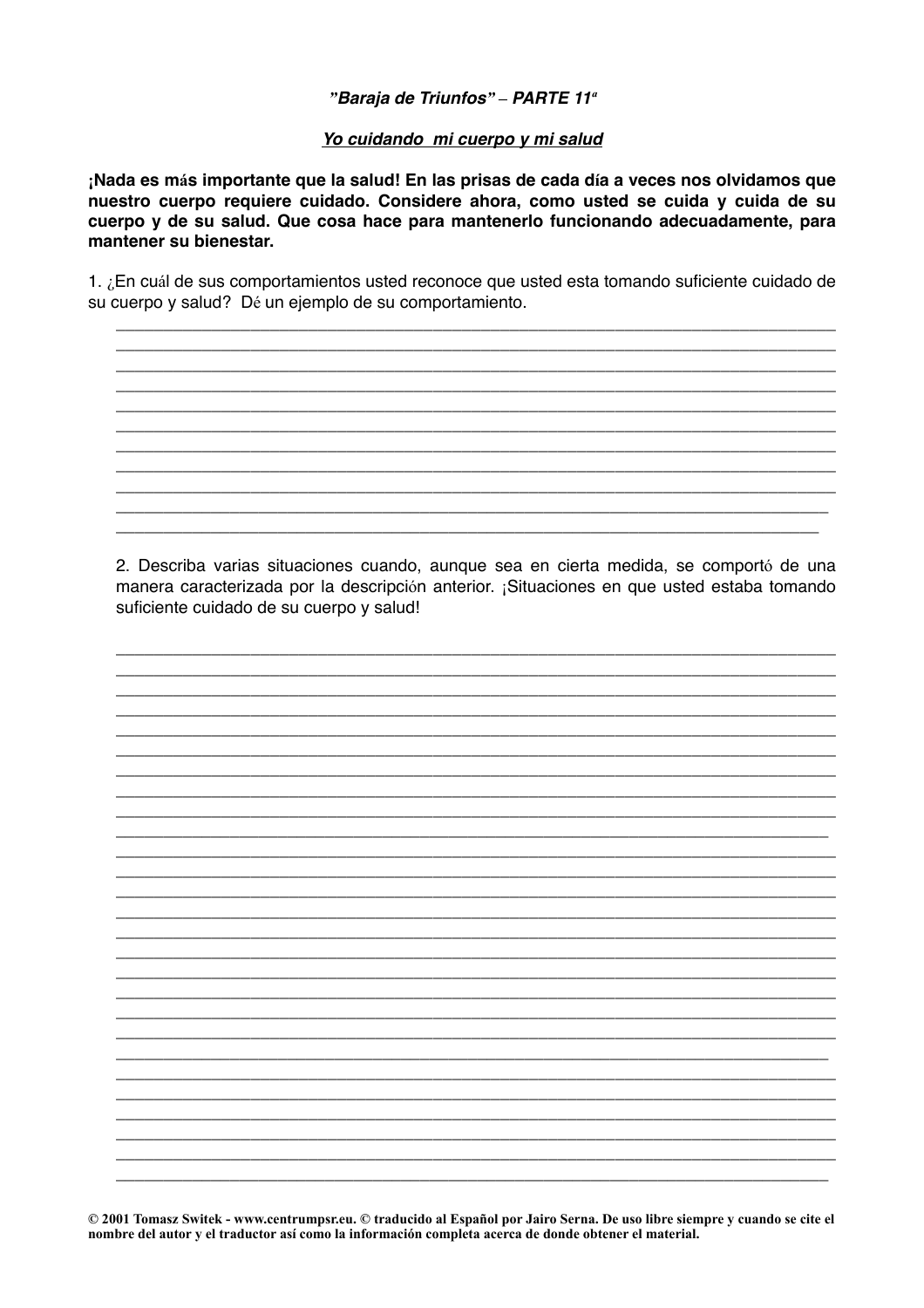3. Con base en los ejemplos anteriores y otros que se le ocurran, trate de completar la tabla siguiente. ¿Que ha aprendido acerca de lo que puede hacer? ¿Qué habilidades y características de personalidad usted tiene que le son útiles para tomar suficiente cuidado de su cuerpo y salud? Si fuera necesario pídale a alguien que le ayude a completar la tabla.

| ¿Qué hice? | ¿Qué habilidades demostré<br>en esa situación? | ¿Qué características de mi<br>personalidad se hicieron<br>evidentes? |
|------------|------------------------------------------------|----------------------------------------------------------------------|
|            |                                                |                                                                      |
|            |                                                |                                                                      |
|            |                                                |                                                                      |
|            |                                                |                                                                      |
|            |                                                |                                                                      |
|            |                                                |                                                                      |
|            |                                                |                                                                      |

# 4. ¿Que fue útil y le sirvió para actuar de esa manera?

| En usted | Fuera de usted |
|----------|----------------|
|          |                |
|          |                |
|          |                |
|          |                |
|          |                |
|          |                |
|          |                |

5. En una escala de 1 a 10 donde 1 quiere decir "al presente no me cuido ni cuido de mi cuerpo y mi salud" y 10 significa "al presente cuido muy bien mi cuido de mi cuerpo y mi salud", estime su nivel presente en esta área de su vida.

|--|--|--|--|--|--|--|--|--|--|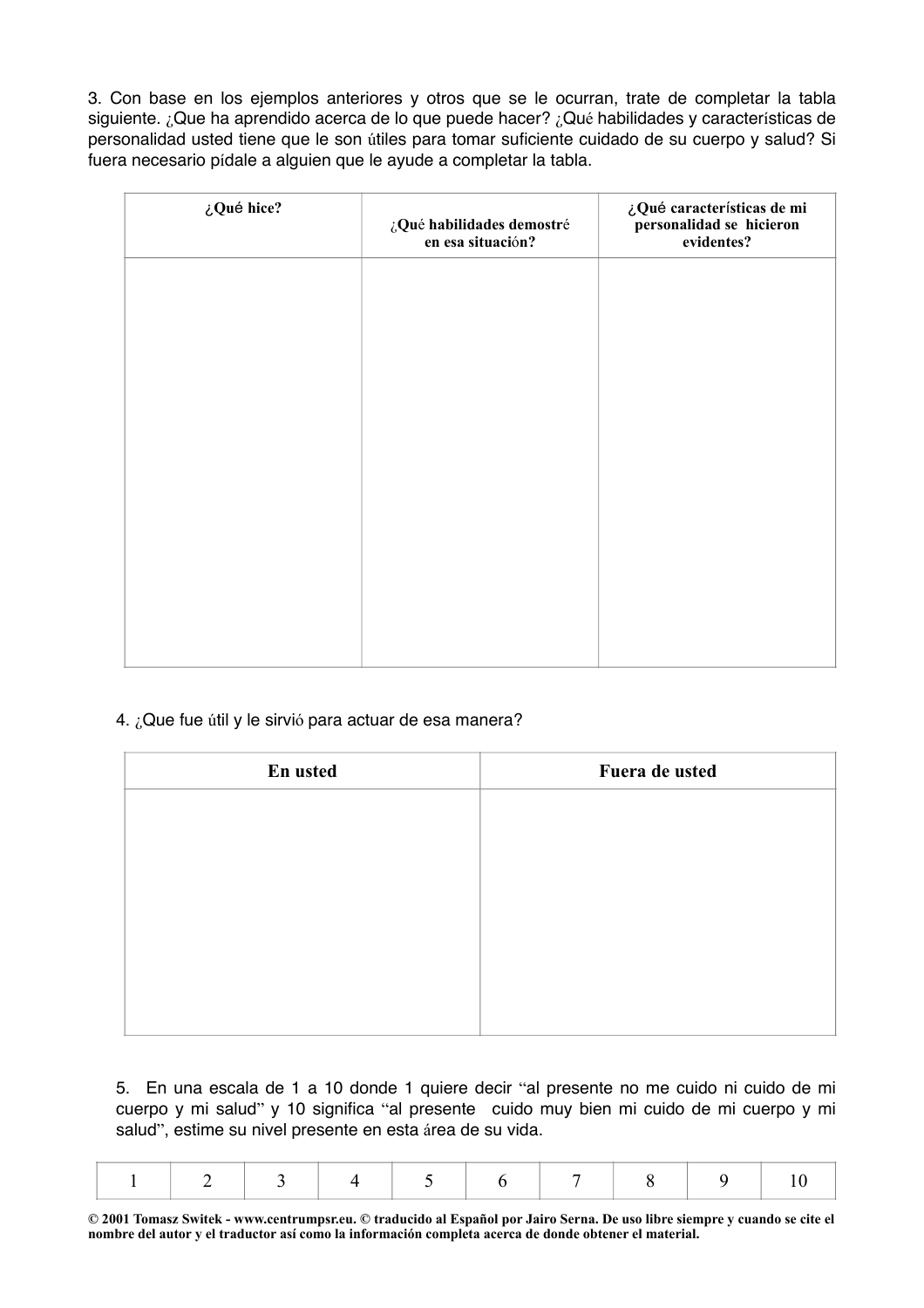#### "Baraja de Triunfos" - PARTE 12<sup>a</sup>

#### Yo controlando mi comportamiento y mis impulsos

¿Hasta que punto se es capaz de mantener control de uno mismo? A veces ponderamos este asunto, especialmente cuando alguno de nuestras comportamientos y nuestros impulsos empiezan a crearnos problemas. Cuando tomamos o comemos mucho, cuando explotamos con ira y nos ponemos agresivos, cuando hacemos cosas compulsivamente. Ahora use el ejercicio que sigue para pensar que hace usted para mantener bajo control el siquiente impulso:

1. ¿Con que acciones demuestra que usted se mantiene en control de su comportamiento y sus impulsos? Dé un ejemplo de su comportamiento.

2. Describa varias situaciones cuando, aunque sea en cierta medida, se comportó de una manera caracterizada por la descripción anterior. ¡Situaciones en que usted se mantuvo en control de su comportamiento y sus impulsos!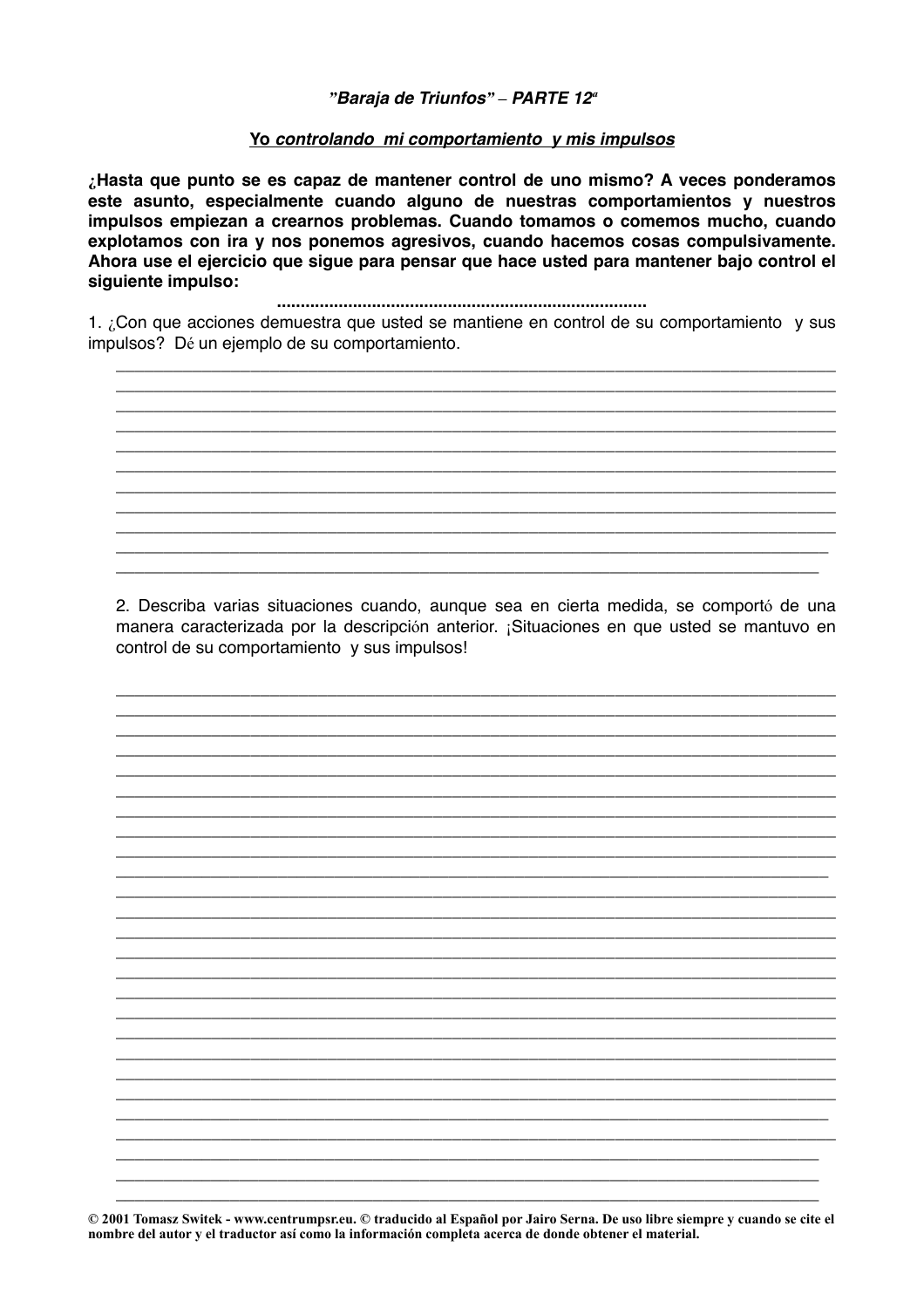3. Con base en los ejemplos anteriores y otros que se le ocurran, trate de completar la tabla siguiente. ¿Que ha aprendido acerca de lo que puede hacer? ¿Qué habilidades y características de personalidad usted tiene que le ayudan a mantenerse en control de su comportamiento y sus impulsos? Si fuera necesario pídale a alguien que le ayude a completar la tabla.

| $\zeta$ Qué hice? | ¿Qué características de mi |
|-------------------|----------------------------|
|                   |                            |
|                   |                            |
|                   |                            |
|                   |                            |
|                   |                            |
|                   |                            |
|                   |                            |
|                   |                            |
|                   |                            |
|                   |                            |
|                   |                            |
|                   |                            |

4. ¿Que fue útil y le sirvió para actuar de esa manera?

| En usted | Fuera de usted |
|----------|----------------|
|          |                |
|          |                |
|          |                |
|          |                |
|          |                |
|          |                |
|          |                |

5. En una escala de 1 a 10 donde 1 quiere decir "al presente muy raramente puedo mantenerme en control de mi comportamiento y mis impulsos" y 10 significa "al presente muy a menudo soy capaz de mantenerme en control de mi comportamiento y mis impulsos", estime su nivel presente en esta área de su vida.

|--|--|--|--|--|--|--|--|--|--|

6. En una escala de 0 a 100% indique: ¿Que tan cierto está de que es capaz de mantenerse en control del impulso que ha estado analizando aquí, en una forma que usted y otros se sientan seguros?

|  |  | $\sim 20$ | 30 |  |  |  |  |  |  |  |
|--|--|-----------|----|--|--|--|--|--|--|--|
|--|--|-----------|----|--|--|--|--|--|--|--|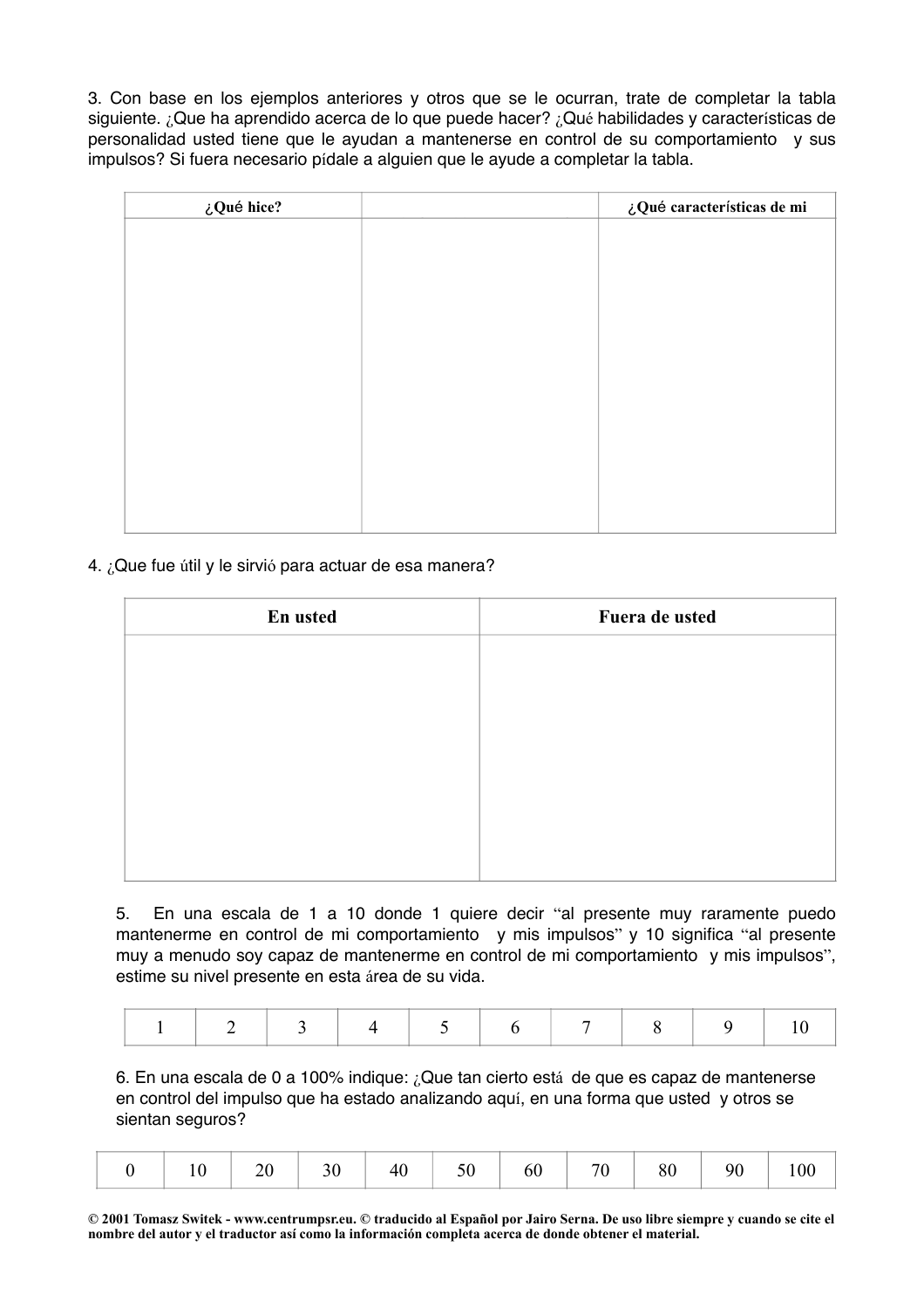#### "Baraja de Triunfos" - PARTE 13<sup>ª</sup>

En la fórmula que sigue usted puede ponderar como funciona en una área que sea de interés especial para usted. Ojalá que este ejercicio le sea útil para introducir cambios y mejorar la calidad de su vida. Concentre su atención en todo lo que esta conectado con el área escogida, buscando los momentos cuando las cosas iban mejor, cuando usted hizo las cosas de mejor forma y más satisfactoriamente

2. Describa varias situaciones cuando, aunque sea en cierta medida, se comportó de una manera caracterizada por la descripción anterior. Veces en que usted pudo decir: ¡ "Me comporté exactamente como quería comportarme!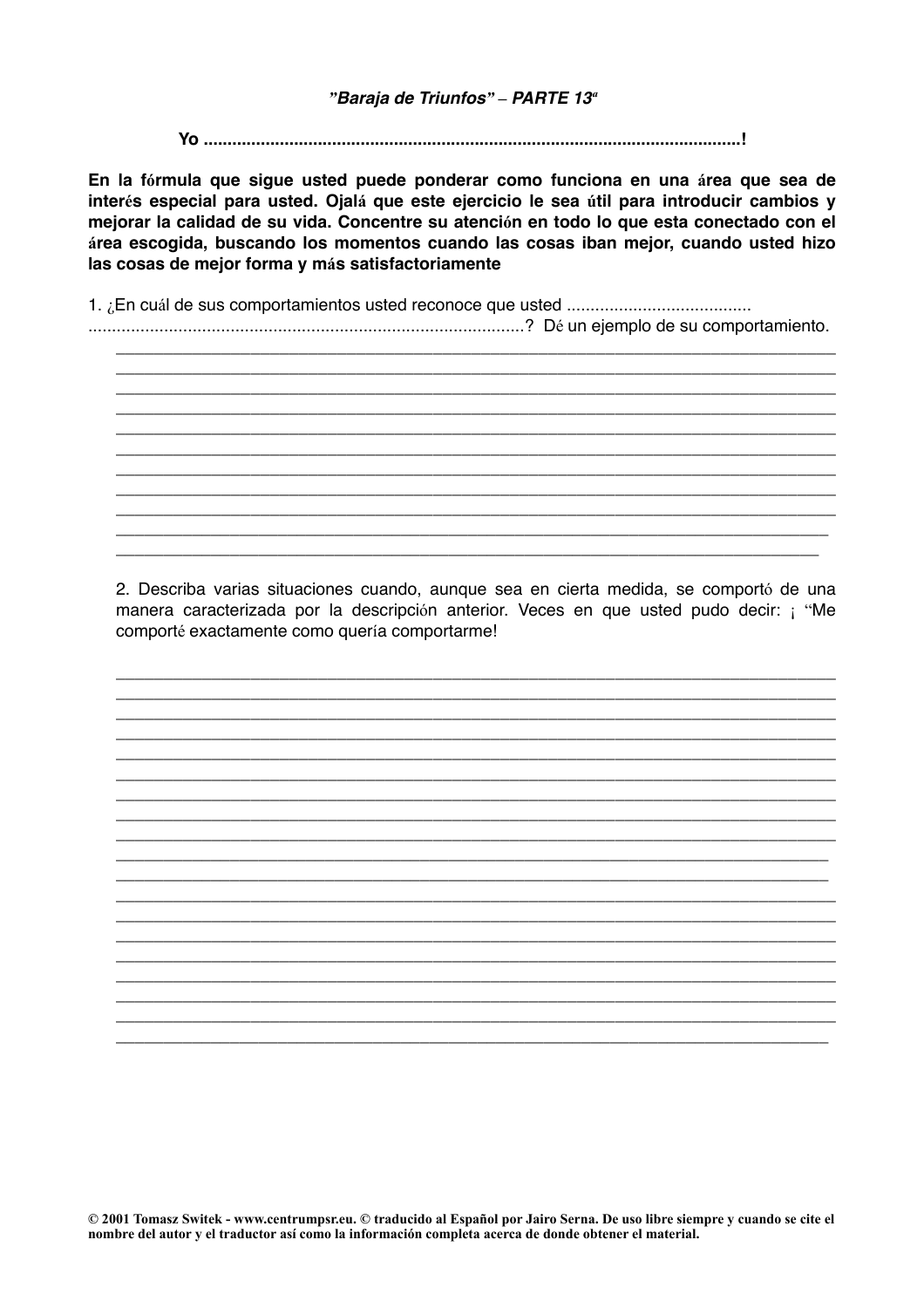3. Con base en los ejemplos anteriores y otros que se le ocurran, trate de completar la tabla siguiente. ¿Que ha aprendido acerca de lo que puede hacer? ¿Qué habilidades y características de personalidad usted tiene que le son útiles para actuar como usted desearía actuar y como se describe in los puntos 1 y 2 arriba? Si fuera necesario pídale a alguien que le ayude a completar la tabla.

| en esa situación? | evidentes? |
|-------------------|------------|
|                   |            |
|                   |            |
|                   |            |
|                   |            |
|                   |            |
|                   |            |
|                   |            |

## 4. ¿Que fue útil y le sirvió para actuar de esa manera?

| En usted | Fuera de usted |
|----------|----------------|
|          |                |
|          |                |
|          |                |
|          |                |
|          |                |
|          |                |
|          |                |

# 5. En una escala de 1 a 10 donde

 1 quiere decir "..............................................................................................................." y 10 significa "...............................................................................................................",

estime su nivel presente en esta área de su vida.

|--|--|--|--|--|--|--|--|--|--|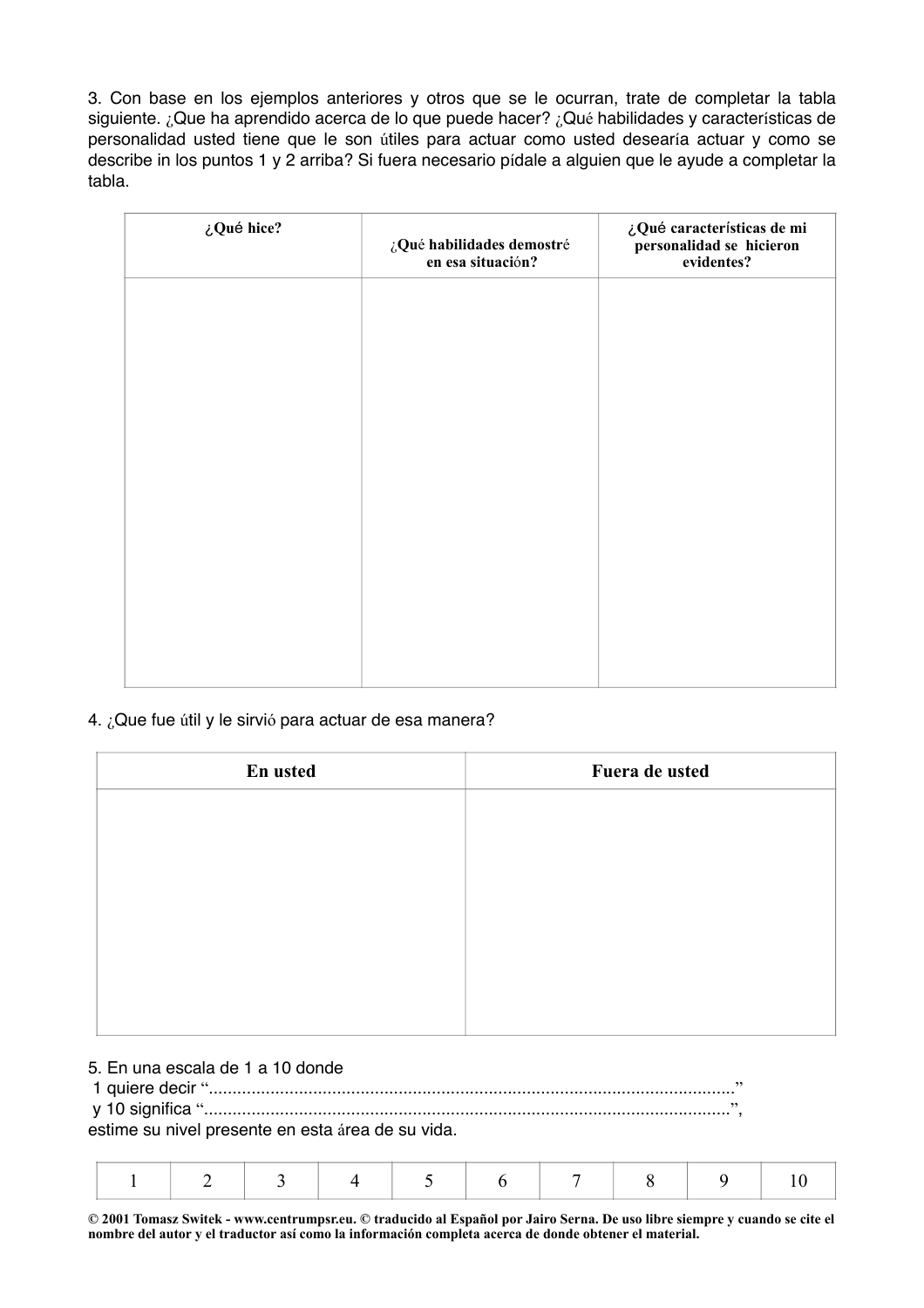#### "**Baraja de Triunfos"- Fórmula de Cambio - 1**

**En las secciones 1-13 del formulario usted respondió muchas preguntas.**

**La 1ª pregunta fue dedicada a invitarlo a figurarse como se ve usted funcionando bien y constructivamente en un área determinada. La 2ª pregunta lo invitaba a recordar todos los momentos de su vida cuando su comportamiento se ajustaba a la manera esperada, cuando usted actuaba de una manera constructiva. De esa manera usted aportaba pruebas de que era capaz de actuar en esa forma. Talvez todavía no ha llegado a la perfección, pero con el tiempo ira mejorando cada vez más. Con las respuestas a la pregunta 3ª usted definió sus habilidades, características y ventajas a su favor que le van a permitir alcanzar las metas que se ha fijado. Contestando la 4ª pregunta usted estableció que cosas le han servido para actuar de la manera deseada. La respuesta a la 5ª pregunta es un intento de medir donde usted está con respeto al comportamiento deseable en el área escogida. Si desea continuar el trabajo y prepararse para introducir nuevos cambios en el proceso de mejorar su actuación, usted puede contestar las preguntas que siguen.**

1. Escriba de Nuevo su evaluación en la escala de 1 a 10 en el formulario de "La Baraja de Triunfos" parte "........." ( su respuesta a la pregunta 5 en el formulario en el que usted trabajó):

|  |  |  | $\overline{ }$ |  |  |
|--|--|--|----------------|--|--|
|  |  |  |                |  |  |

**2.** Piense ahora que esta ya pasando en esa área que le permite ponerse en el nivel.......... (su calificación en el punto 1), y no 1 o 2 puntos por debajo de ese nivel. Cuando responda trate de pensar y escribir sobre lo que usted esta haciendo pensando o sintiendo; que cosa otros están haciendo, que cosa están pasando para que usted se encuentre en ese nivel. Trate de pensar en términos de lo que "esta pasando", no de lo que "no esta pasando".

\_\_\_\_\_\_\_\_\_\_\_\_\_\_\_\_\_\_\_\_\_\_\_\_\_\_\_\_\_\_\_\_\_\_\_\_\_\_\_\_\_\_\_\_\_\_\_\_\_\_\_\_\_\_\_\_\_\_\_\_\_\_\_\_\_\_\_\_\_\_\_\_\_\_\_ \_\_\_\_\_\_\_\_\_\_\_\_\_\_\_\_\_\_\_\_\_\_\_\_\_\_\_\_\_\_\_\_\_\_\_\_\_\_\_\_\_\_\_\_\_\_\_\_\_\_\_\_\_\_\_\_\_\_\_\_\_\_\_\_\_\_\_\_\_\_\_\_\_\_\_

\_\_\_\_\_\_\_\_\_\_\_\_\_\_\_\_\_\_\_\_\_\_\_\_\_\_\_\_\_\_\_\_\_\_\_\_\_\_\_\_\_\_\_\_\_\_\_\_\_\_\_\_\_\_\_\_\_\_\_\_\_\_\_\_\_\_\_\_\_\_\_\_\_\_\_ \_\_\_\_\_\_\_\_\_\_\_\_\_\_\_\_\_\_\_\_\_\_\_\_\_\_\_\_\_\_\_\_\_\_\_\_\_\_\_\_\_\_\_\_\_\_\_\_\_\_\_\_\_\_\_\_\_\_\_\_\_\_\_\_\_\_\_\_\_\_\_\_\_\_\_ \_\_\_\_\_\_\_\_\_\_\_\_\_\_\_\_\_\_\_\_\_\_\_\_\_\_\_\_\_\_\_\_\_\_\_\_\_\_\_\_\_\_\_\_\_\_\_\_\_\_\_\_\_\_\_\_\_\_\_\_\_\_\_\_\_\_\_\_\_\_\_\_\_\_\_ \_\_\_\_\_\_\_\_\_\_\_\_\_\_\_\_\_\_\_\_\_\_\_\_\_\_\_\_\_\_\_\_\_\_\_\_\_\_\_\_\_\_\_\_\_\_\_\_\_\_\_\_\_\_\_\_\_\_\_\_\_\_\_\_\_\_\_\_\_\_\_\_\_\_\_ \_\_\_\_\_\_\_\_\_\_\_\_\_\_\_\_\_\_\_\_\_\_\_\_\_\_\_\_\_\_\_\_\_\_\_\_\_\_\_\_\_\_\_\_\_\_\_\_\_\_\_\_\_\_\_\_\_\_\_\_\_\_\_\_\_\_\_\_\_\_\_\_\_\_\_ \_\_\_\_\_\_\_\_\_\_\_\_\_\_\_\_\_\_\_\_\_\_\_\_\_\_\_\_\_\_\_\_\_\_\_\_\_\_\_\_\_\_\_\_\_\_\_\_\_\_\_\_\_\_\_\_\_\_\_\_\_\_\_\_\_\_\_\_\_\_\_\_\_\_\_ \_\_\_\_\_\_\_\_\_\_\_\_\_\_\_\_\_\_\_\_\_\_\_\_\_\_\_\_\_\_\_\_\_\_\_\_\_\_\_\_\_\_\_\_\_\_\_\_\_\_\_\_\_\_\_\_\_\_\_\_\_\_\_\_\_\_\_\_\_\_\_\_\_\_\_ \_\_\_\_\_\_\_\_\_\_\_\_\_\_\_\_\_\_\_\_\_\_\_\_\_\_\_\_\_\_\_\_\_\_\_\_\_\_\_\_\_\_\_\_\_\_\_\_\_\_\_\_\_\_\_\_\_\_\_\_\_\_\_\_\_\_\_\_\_\_\_\_\_\_\_ \_\_\_\_\_\_\_\_\_\_\_\_\_\_\_\_\_\_\_\_\_\_\_\_\_\_\_\_\_\_\_\_\_\_\_\_\_\_\_\_\_\_\_\_\_\_\_\_\_\_\_\_\_\_\_\_\_\_\_\_\_\_\_\_\_\_\_\_\_\_\_\_\_\_\_ \_\_\_\_\_\_\_\_\_\_\_\_\_\_\_\_\_\_\_\_\_\_\_\_\_\_\_\_\_\_\_\_\_\_\_\_\_\_\_\_\_\_\_\_\_\_\_\_\_\_\_\_\_\_\_\_\_\_\_\_\_\_\_\_\_\_\_\_\_\_\_\_\_\_\_ \_\_\_\_\_\_\_\_\_\_\_\_\_\_\_\_\_\_\_\_\_\_\_\_\_\_\_\_\_\_\_\_\_\_\_\_\_\_\_\_\_\_\_\_\_\_\_\_\_\_\_\_\_\_\_\_\_\_\_\_\_\_\_\_\_\_\_\_\_\_\_\_\_\_\_

**3.** Ahora piense en aquellos momentos de su vida cuando usted pudo calificarse mas alto que lo que usted anotó como su nivel actual en el párrafo 1 arriba. Trate de pensar y escriba sobre lo que usted esta haciendo pensando o sintiendo; que cosa otros están haciendo, que cosas están pasando para que usted se encuentre en ese nivel. Trate de pensar en términos de lo que "esta pasando", no de lo que "no esta pasando".

\_\_\_\_\_\_\_\_\_\_\_\_\_\_\_\_\_\_\_\_\_\_\_\_\_\_\_\_\_\_\_\_\_\_\_\_\_\_\_\_\_\_\_\_\_\_\_\_\_\_\_\_\_\_\_\_\_\_\_\_\_\_\_\_\_\_\_\_\_\_\_\_\_\_\_ \_\_\_\_\_\_\_\_\_\_\_\_\_\_\_\_\_\_\_\_\_\_\_\_\_\_\_\_\_\_\_\_\_\_\_\_\_\_\_\_\_\_\_\_\_\_\_\_\_\_\_\_\_\_\_\_\_\_\_\_\_\_\_\_\_\_\_\_\_\_\_\_\_\_\_ \_\_\_\_\_\_\_\_\_\_\_\_\_\_\_\_\_\_\_\_\_\_\_\_\_\_\_\_\_\_\_\_\_\_\_\_\_\_\_\_\_\_\_\_\_\_\_\_\_\_\_\_\_\_\_\_\_\_\_\_\_\_\_\_\_\_\_\_\_\_\_\_\_\_\_ \_\_\_\_\_\_\_\_\_\_\_\_\_\_\_\_\_\_\_\_\_\_\_\_\_\_\_\_\_\_\_\_\_\_\_\_\_\_\_\_\_\_\_\_\_\_\_\_\_\_\_\_\_\_\_\_\_\_\_\_\_\_\_\_\_\_\_\_\_\_\_\_\_\_\_ \_\_\_\_\_\_\_\_\_\_\_\_\_\_\_\_\_\_\_\_\_\_\_\_\_\_\_\_\_\_\_\_\_\_\_\_\_\_\_\_\_\_\_\_\_\_\_\_\_\_\_\_\_\_\_\_\_\_\_\_\_\_\_\_\_\_\_\_\_\_\_\_\_\_\_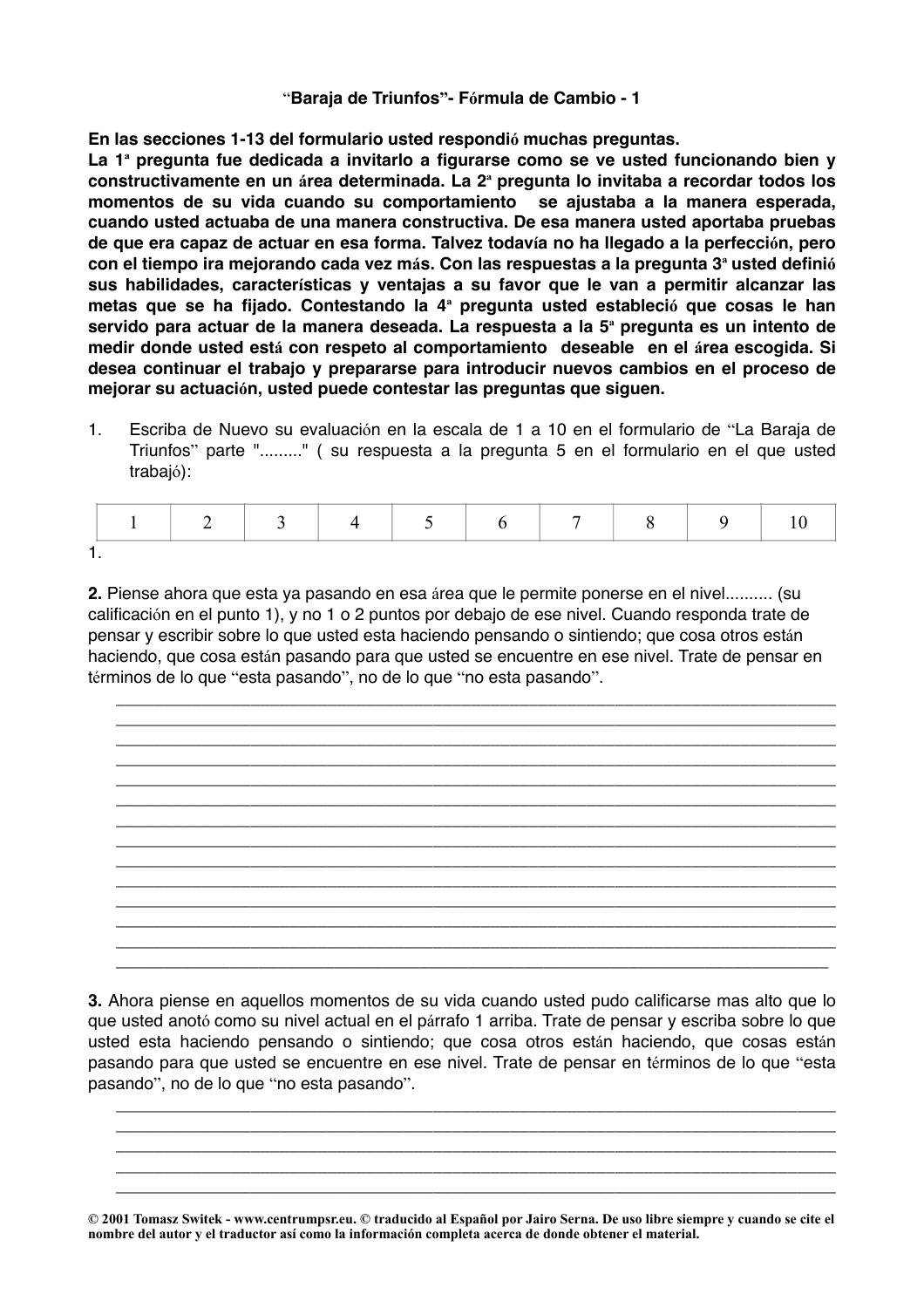**4**. Imagine que en el futuro cercano usted pudiera estimar su situación un poco mejor de lo que se califico en el párrafo 1°. Piense y escriba como debe ser esa situación diferente de la actual. Que estará usted haciendo pensando o sintiendo; que cosa otros estarann haciendo, que cosa estaran pasando para que usted sienta que esta en un nivel uno o dos puntos mas alto de lo que esta ahora.



**5.** Ahora en base de sus respuestas a las preguntas 3 y 4, piense y escriba cuales son los siguientes pasos que debe tomar para moverse dos o tres puntos en la escala aproximándose a 10. Pasos que si los toma le permitirá decir en el futuro cercano "Estoy un poco mas arriba de lo que estaba hace poco tiempo" Escriba acerca de lo que usted esta haciendo, cuándo, dónde, cómo y en que forma, quien y como le estarán ayudando, que tipo de pensamientos y sentimientos le serán útiles en esta tarea.



**Si usted sabe ahora lo que hay que hacer, ponga este formulario en un lugar seguro entonces salga y ¡hágalo! Después de todo, usted es capaz de influenciar los cambios en su vida. Trate de notar, aun los más pequeños signos de cambio, estos son los componentes de los grandes cambios. ¡Haga lo que sea necesario!**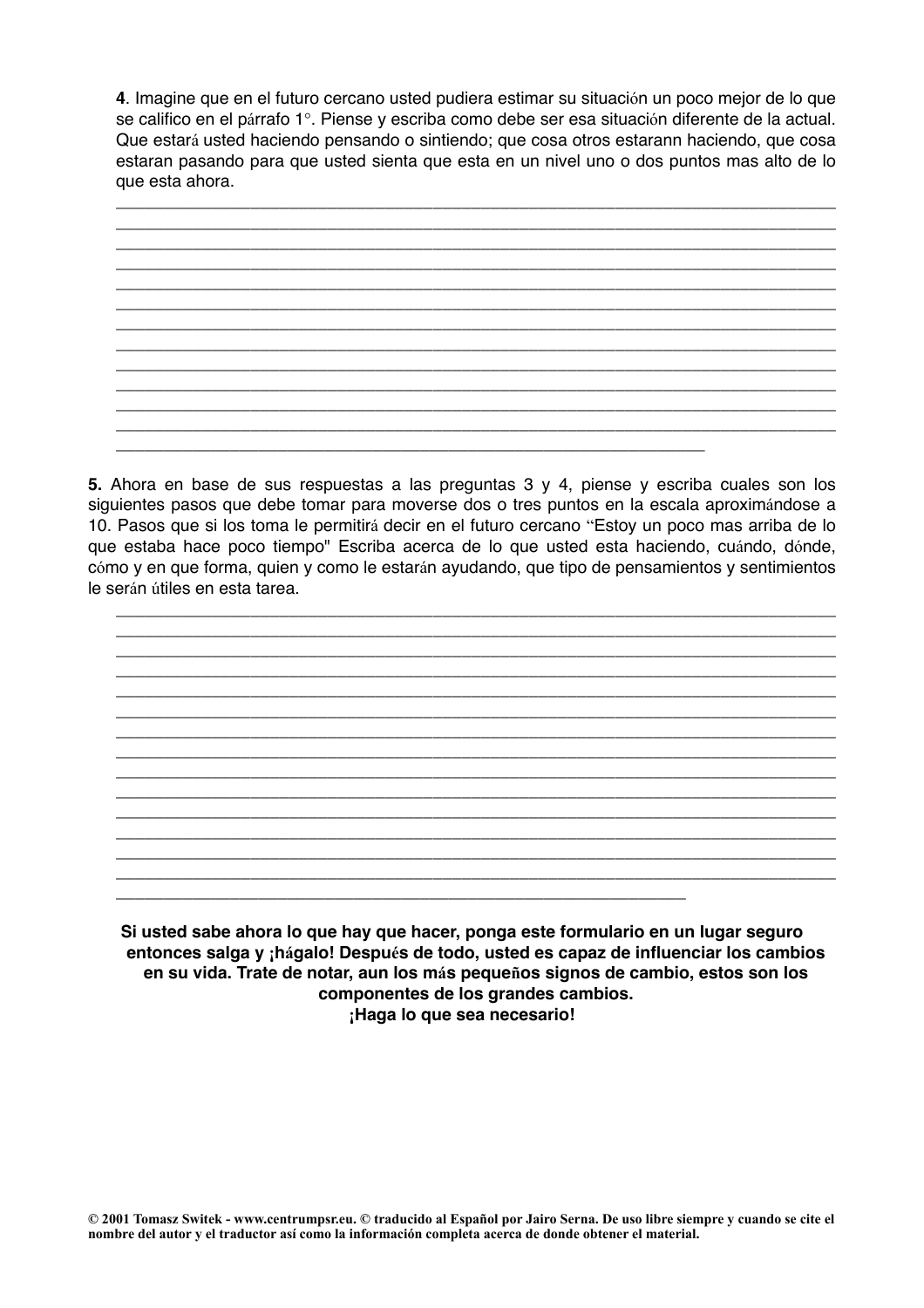# **"Baraja de Triunfos" - Fórmula de Cambio - 2**

*Con esta fórmula usted puede empezar a hacer cambios y darse cuenta de si estos cambios son apropiados para usted y como le pueden servir para sus propósitos. Podrá decidor que vale la pena continuar, que necesita cambiarse y en que forma se deben hacer los cambios para lograr sus metas.*

1. De acuerdo con las etapas planificadas yo he llevado a cabo las siguientes actividades, las cuales han traído los siguientes cambios:

| ¿Qué he hecho y como lo he hecho? | $\zeta$ Cambios influenciados por mis acciones? |
|-----------------------------------|-------------------------------------------------|
|                                   |                                                 |
|                                   |                                                 |
|                                   |                                                 |
|                                   |                                                 |
|                                   |                                                 |
|                                   |                                                 |
|                                   |                                                 |
|                                   |                                                 |
|                                   |                                                 |
|                                   |                                                 |
|                                   |                                                 |
|                                   |                                                 |
|                                   |                                                 |
|                                   |                                                 |
|                                   |                                                 |
|                                   |                                                 |
|                                   |                                                 |
|                                   |                                                 |
|                                   |                                                 |
|                                   |                                                 |
|                                   |                                                 |

2. En la actualidad estimo mi situación en una escala de 1 a 10 en: